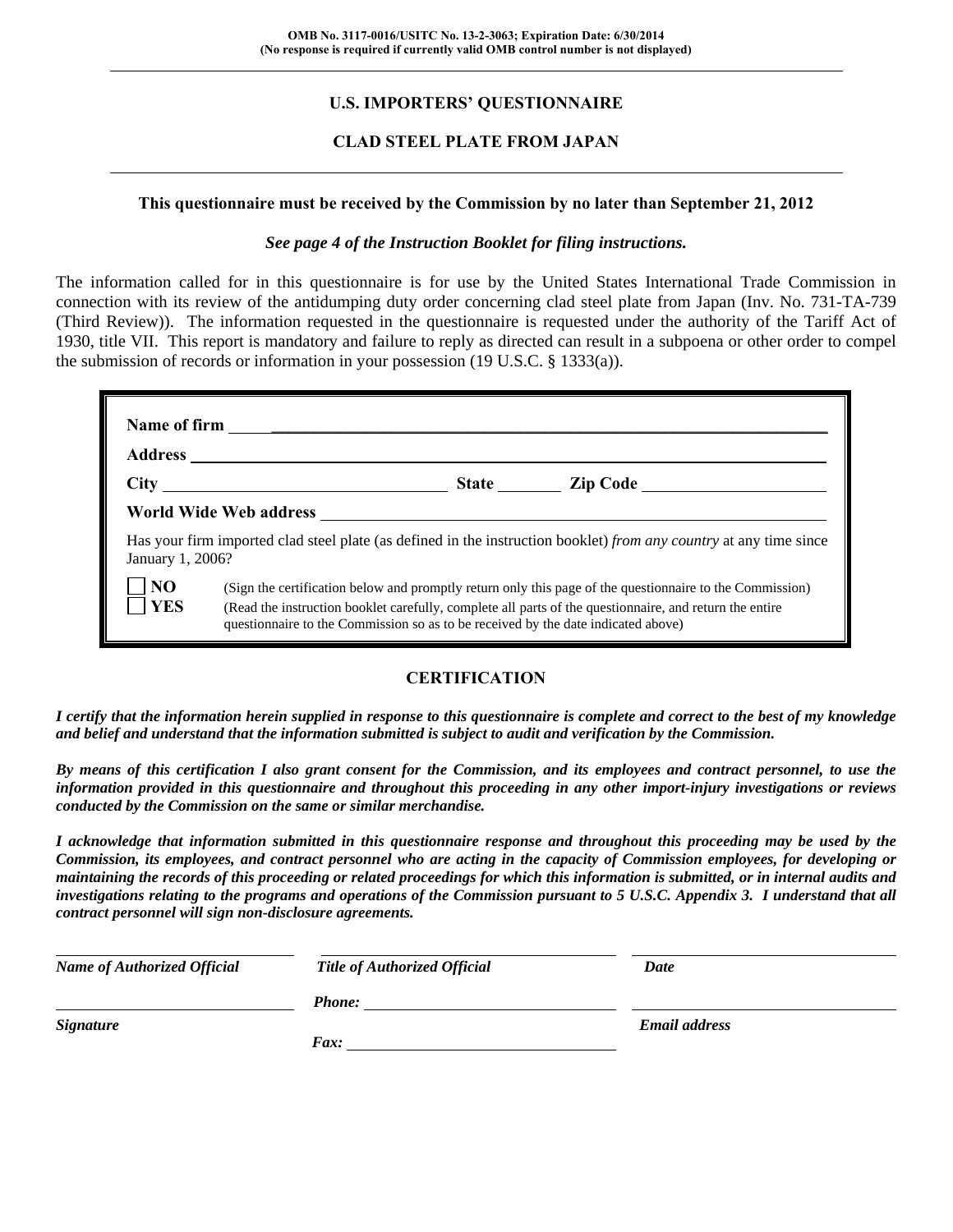#### **PART I.—GENERAL INFORMATION**

The questions in this questionnaire have been reviewed with market participants to ensure that issues of concern are adequately addressed and that data requests are sufficient, meaningful, and as limited as possible. Public reporting burden for this questionnaire is estimated to average 40 hours per response, including the time for reviewing instructions, searching existing data sources, gathering the data needed, and completing and reviewing the questionnaire. Send comments regarding the accuracy of this burden estimate or any other aspect of this collection of information, including suggestions for reducing the burden, to the Office of Investigations, U.S. International Trade Commission, 500 E Street, SW, Washington, DC 20436.

I-1. **OMB statistics.--**Please provide the following information: the time required by your firm to complete this questionnaire; the cost to your firm to complete this questionnaire; and any comments you may have for improving this questionnaire in general or the clarity of specific questions.

| Time          | hours   |
|---------------|---------|
| $\text{Cost}$ | dollars |
| Comments:     |         |

I-2. **Establishments covered.--**Provide the name and address of establishment(s) covered by this questionnaire (see page 3 of the instruction booklet for reporting guidelines). If your firm is publicly traded, please specify the stock exchange and trading symbol.

I-3. **Ownership.--**Is your firm owned, in whole or in part, by any other firm?

l

 $\Box$  No  $\Box$  Yes--List the following information.

| Firm name | Address | <b>Extent of</b><br>ownership |
|-----------|---------|-------------------------------|
|           |         |                               |
|           |         |                               |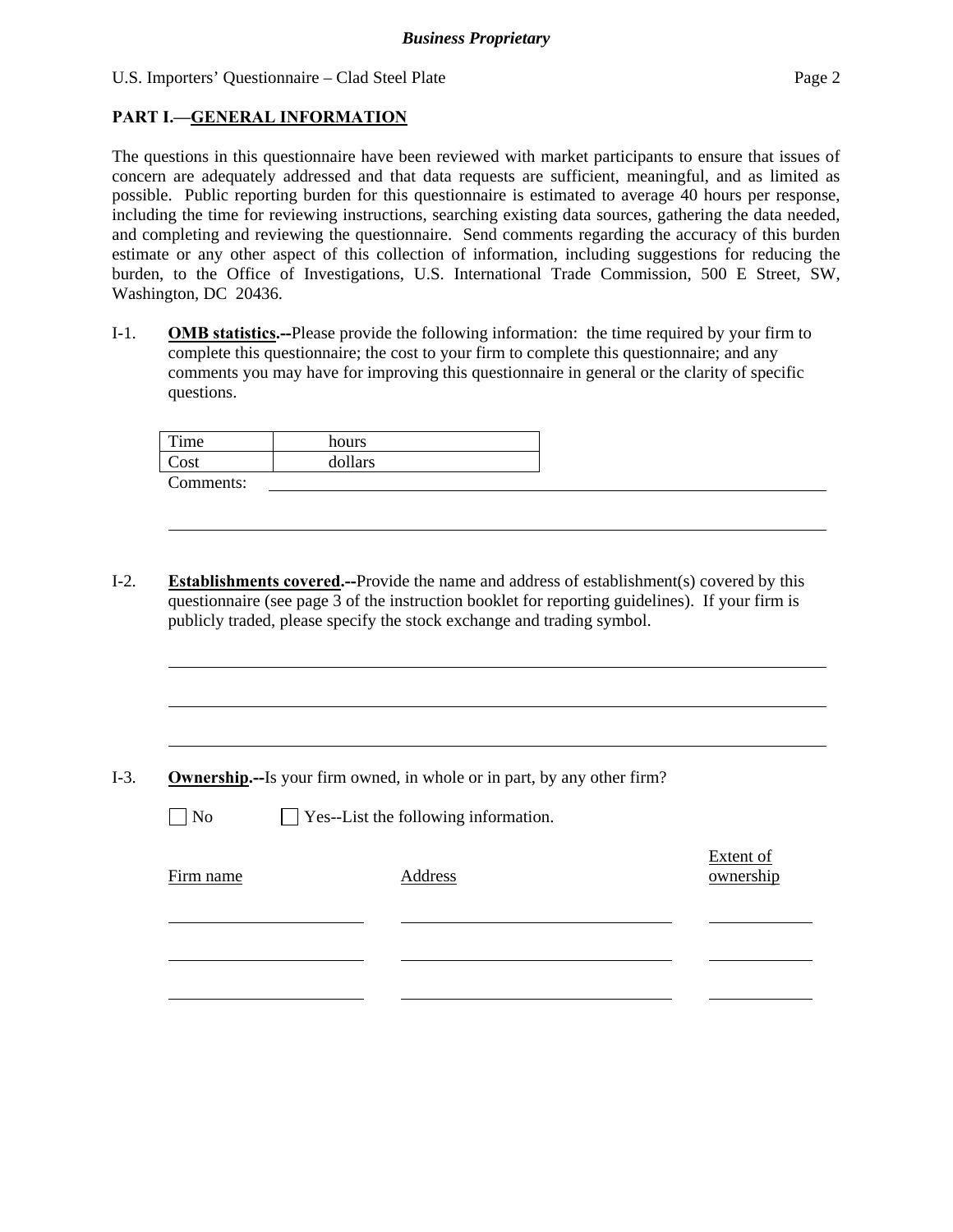### **PART I.--GENERAL INFORMATION***--Continued*

| N <sub>0</sub>        | $\Box$ Yes--List the following information.               |                                      |                                                                                                                                                                                                           |
|-----------------------|-----------------------------------------------------------|--------------------------------------|-----------------------------------------------------------------------------------------------------------------------------------------------------------------------------------------------------------|
| Firm name             |                                                           | <b>Address</b>                       | Affiliation                                                                                                                                                                                               |
|                       |                                                           |                                      |                                                                                                                                                                                                           |
|                       |                                                           |                                      |                                                                                                                                                                                                           |
|                       |                                                           |                                      |                                                                                                                                                                                                           |
|                       |                                                           |                                      | Related NONSUBJECT importers/exporters.--Does your firm have any related firms, either                                                                                                                    |
|                       | Japan to the United States?                               |                                      | domestic or foreign, that are engaged in importing clad steel plate from countries other than Japan<br>into the United States or that are engaged in exporting clad steel plate from countries other than |
| $\exists$ No          |                                                           | Yes--List the following information. |                                                                                                                                                                                                           |
| Firm name and country |                                                           | Address                              | Affiliation                                                                                                                                                                                               |
|                       |                                                           |                                      |                                                                                                                                                                                                           |
|                       |                                                           |                                      |                                                                                                                                                                                                           |
|                       |                                                           |                                      |                                                                                                                                                                                                           |
|                       | engaged in the production of clad steel plate?            |                                      | Related producers.--Does your firm have any related firms, either domestic or foreign, that are                                                                                                           |
|                       |                                                           | Yes--List the following information. |                                                                                                                                                                                                           |
| N <sub>o</sub>        |                                                           |                                      | Affiliation                                                                                                                                                                                               |
| Firm name             |                                                           | Address                              |                                                                                                                                                                                                           |
|                       |                                                           |                                      |                                                                                                                                                                                                           |
|                       |                                                           |                                      |                                                                                                                                                                                                           |
|                       |                                                           |                                      |                                                                                                                                                                                                           |
|                       |                                                           |                                      |                                                                                                                                                                                                           |
|                       | clad steel plate. More than one answer may be applicable. |                                      |                                                                                                                                                                                                           |
| Importer of record    |                                                           |                                      | <b>Nature of import operations.</b> --Please indicate the nature of your firm's importing operations on<br>Takes title to the imported product(s)                                                         |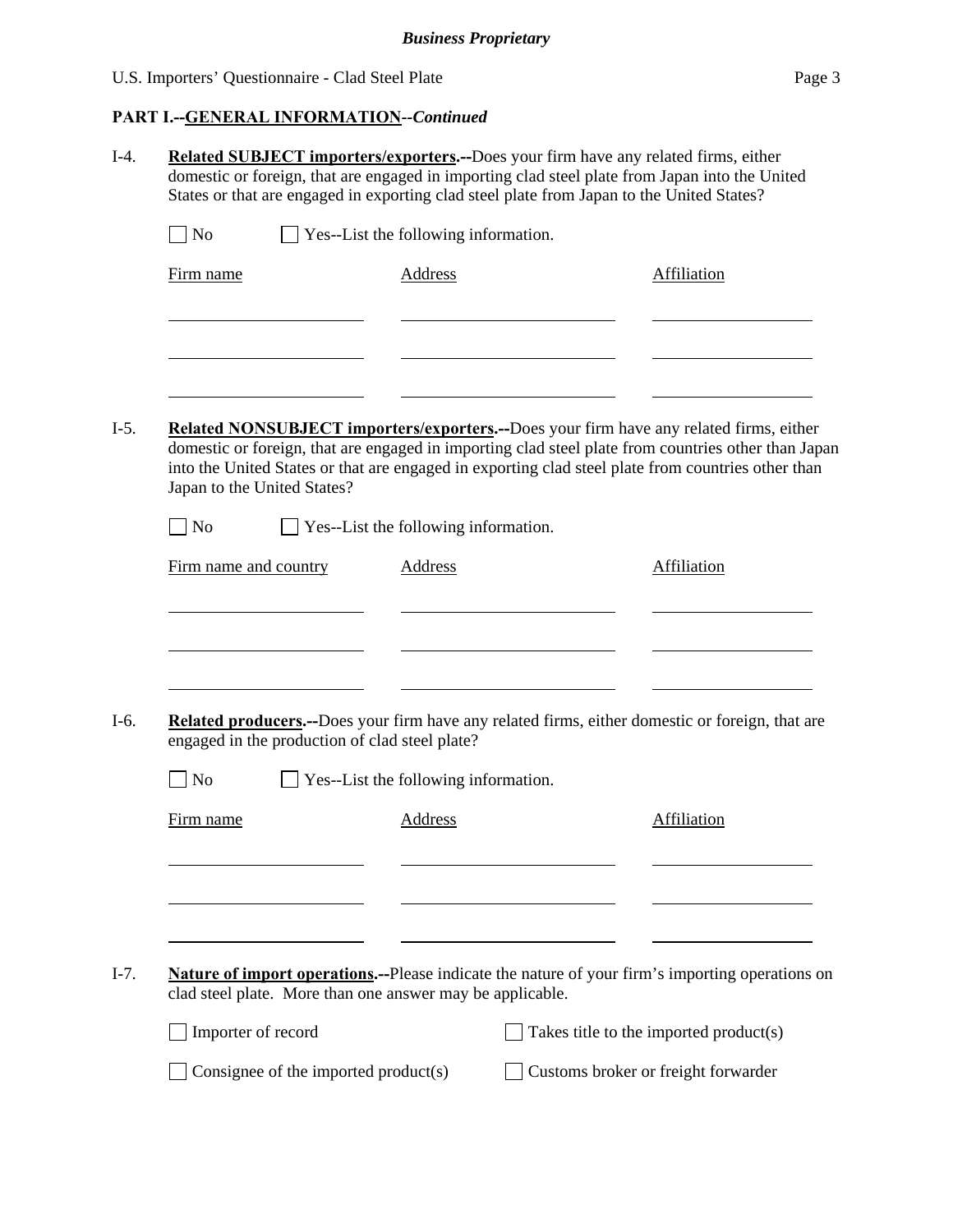#### **PART I.--GENERAL INFORMATION***--Continued*

I-8. **Consignees.--**If your firm is an importer of record of clad steel plate but is not the consignee, please list the consignees below (firm name, address, telephone number, and individual to contact).

| Firm name      |                          |                                  | Address                     |                                              | Contact person and phone<br>number                                                                                                                                                                                                                                                                 |
|----------------|--------------------------|----------------------------------|-----------------------------|----------------------------------------------|----------------------------------------------------------------------------------------------------------------------------------------------------------------------------------------------------------------------------------------------------------------------------------------------------|
|                |                          |                                  |                             |                                              |                                                                                                                                                                                                                                                                                                    |
|                |                          |                                  |                             |                                              |                                                                                                                                                                                                                                                                                                    |
|                |                          |                                  |                             |                                              | <b>FTZs or bonded warehouse.</b> --Please indicate whether your firm enters clad steel plate into, or<br>withdraws such merchandise from, foreign trade zones or bonded warehouses.                                                                                                                |
|                | Foreign trade zones      |                                  | N <sub>o</sub>              | Yes                                          |                                                                                                                                                                                                                                                                                                    |
|                | <b>Bonded warehouses</b> |                                  | $\overline{\phantom{1}}$ No | Yes                                          |                                                                                                                                                                                                                                                                                                    |
|                |                          | importation under bond) program. |                             |                                              | <b>TIB.</b> --Please indicate whether your firm imports clad steel plate under the TIB (temporary                                                                                                                                                                                                  |
| N <sub>o</sub> |                          | Yes                              |                             |                                              |                                                                                                                                                                                                                                                                                                    |
|                |                          |                                  |                             |                                              | <b>Business plan.</b> —In Parts II and III of this questionnaire we request a copy of your company's<br>business plan. Does your company or any related firm have a business plan or any internal<br>documents that describe, discuss, or analyze expected market conditions for clad steel plate? |
| N <sub>o</sub> |                          |                                  |                             | requested documents, please explain why not. | Yes-Please provide the requested documents. If you are not providing the                                                                                                                                                                                                                           |
|                |                          |                                  |                             |                                              |                                                                                                                                                                                                                                                                                                    |
|                |                          |                                  |                             |                                              | <b>Other investigations.</b> —To your knowledge, have the products subject to this proceeding been the                                                                                                                                                                                             |
|                |                          |                                  |                             |                                              | subject of any other import relief investigations in the United States or in any other countries?                                                                                                                                                                                                  |
|                |                          |                                  |                             |                                              |                                                                                                                                                                                                                                                                                                    |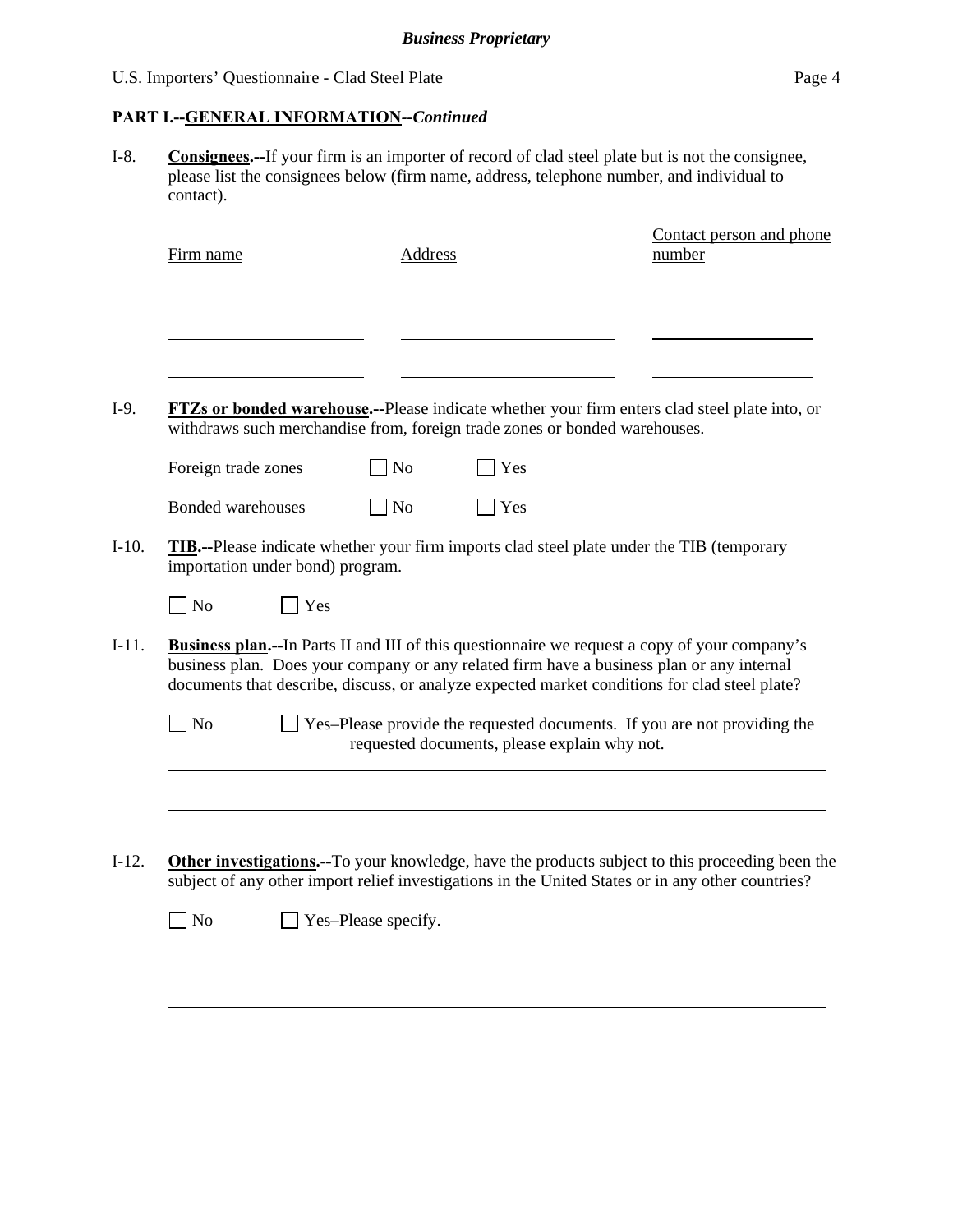#### **PART II.--TRADE AND RELATED INFORMATION**

Further information on this part of the questionnaire can be obtained from Angela Newell (202-708-5409, angela.newell@usitc.gov). **Supply all data requested on a calendar-year basis**.

II-1. **Contact information.**-- Please identify the responsible individual and the manner by which Commission staff may contact that individual regarding the confidential information submitted in part II.

| Name      |  |
|-----------|--|
| Title     |  |
| Email     |  |
| Telephone |  |
| Fax       |  |

II-2. **Changes in operations.--**Please indicate whether your firm has experienced any of the following changes in relation to the importation of clad steel plate since January 1, 2006.

| (check as many as appropriate) (please describe) |                                                                                                                                                                                                                               |
|--------------------------------------------------|-------------------------------------------------------------------------------------------------------------------------------------------------------------------------------------------------------------------------------|
|                                                  |                                                                                                                                                                                                                               |
|                                                  | the contract of the contract of the contract of the contract of the contract of the contract of the                                                                                                                           |
|                                                  |                                                                                                                                                                                                                               |
|                                                  | the control of the control of the control of the control of the control of the control of the control of the control of the control of the control of the control of the control of the control of the control of the control |
|                                                  |                                                                                                                                                                                                                               |
|                                                  |                                                                                                                                                                                                                               |
| prolonged shutdowns or                           | <u> 1989 - Andrea Andrew Maria (h. 1989).</u>                                                                                                                                                                                 |
|                                                  |                                                                                                                                                                                                                               |
|                                                  |                                                                                                                                                                                                                               |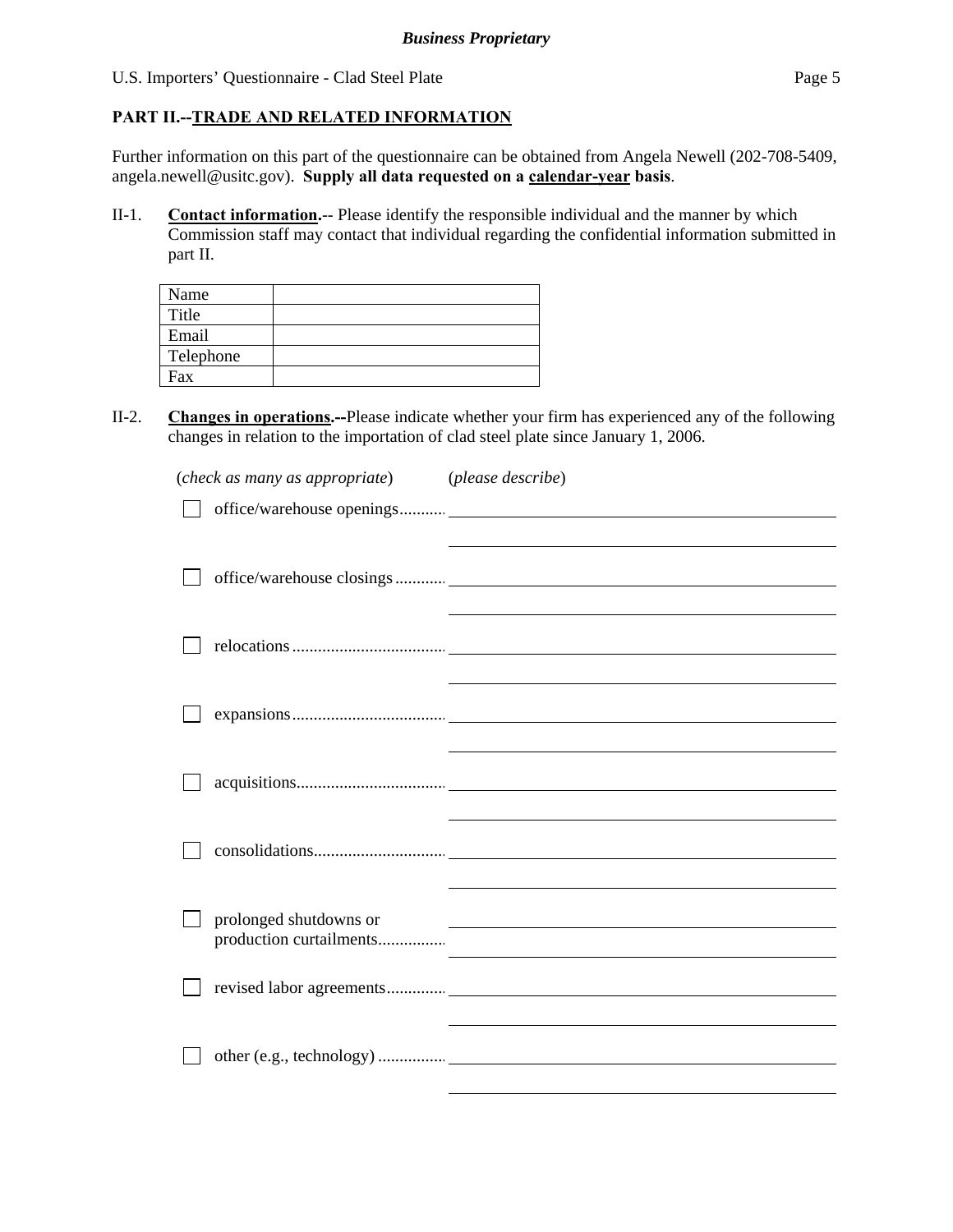#### *Business Proprietary*

U.S. Importers' Questionnaire - Clad Steel Plate Page 6

l

| No                      | <b>Arranged imports.</b> --Has your firm imported or arranged for the importation of clad steel plate<br>from Japan for delivery after June 30, 2012?<br>involved.<br>July-September                                                                                                                                                              | Yes--Indicate when such orders are to be delivered and the quantities<br><b>Quantity (in short tons)</b><br>October-                                                                                                     | January-March |  |
|-------------------------|---------------------------------------------------------------------------------------------------------------------------------------------------------------------------------------------------------------------------------------------------------------------------------------------------------------------------------------------------|--------------------------------------------------------------------------------------------------------------------------------------------------------------------------------------------------------------------------|---------------|--|
|                         |                                                                                                                                                                                                                                                                                                                                                   |                                                                                                                                                                                                                          |               |  |
|                         |                                                                                                                                                                                                                                                                                                                                                   |                                                                                                                                                                                                                          |               |  |
|                         |                                                                                                                                                                                                                                                                                                                                                   |                                                                                                                                                                                                                          |               |  |
| $\log$                  | Yes-Supply details as to the time, nature, and significance of such changes<br>issue.                                                                                                                                                                                                                                                             | and provide underlying assumptions, along with relevant portions of<br>business plans or other supporting documentation that address this                                                                                |               |  |
|                         | <b>Anticipated changes in operations in the event the order is revoked.</b> --Would your firm<br>anticipate any changes in the character of your operations or organization (as noted above)<br>relating to the importation of clad steel plate in the future if the antidumping duty order on clad<br>steel plate from Japan were to be revoked? |                                                                                                                                                                                                                          |               |  |
|                         | issue.                                                                                                                                                                                                                                                                                                                                            |                                                                                                                                                                                                                          |               |  |
| $\sqrt{\phantom{a}}$ No |                                                                                                                                                                                                                                                                                                                                                   | Yes-Supply details as to the time, nature, and significance of such changes<br>and provide underlying assumptions, along with relevant portions of<br>business plans or other supporting documentation that address this |               |  |
|                         |                                                                                                                                                                                                                                                                                                                                                   |                                                                                                                                                                                                                          |               |  |

II-6. **Reasons for importing if producer.--**If your firm also produces clad steel plate in the United States, please indicate your reasons for importing this product. If your reasons differ by source, please elaborate.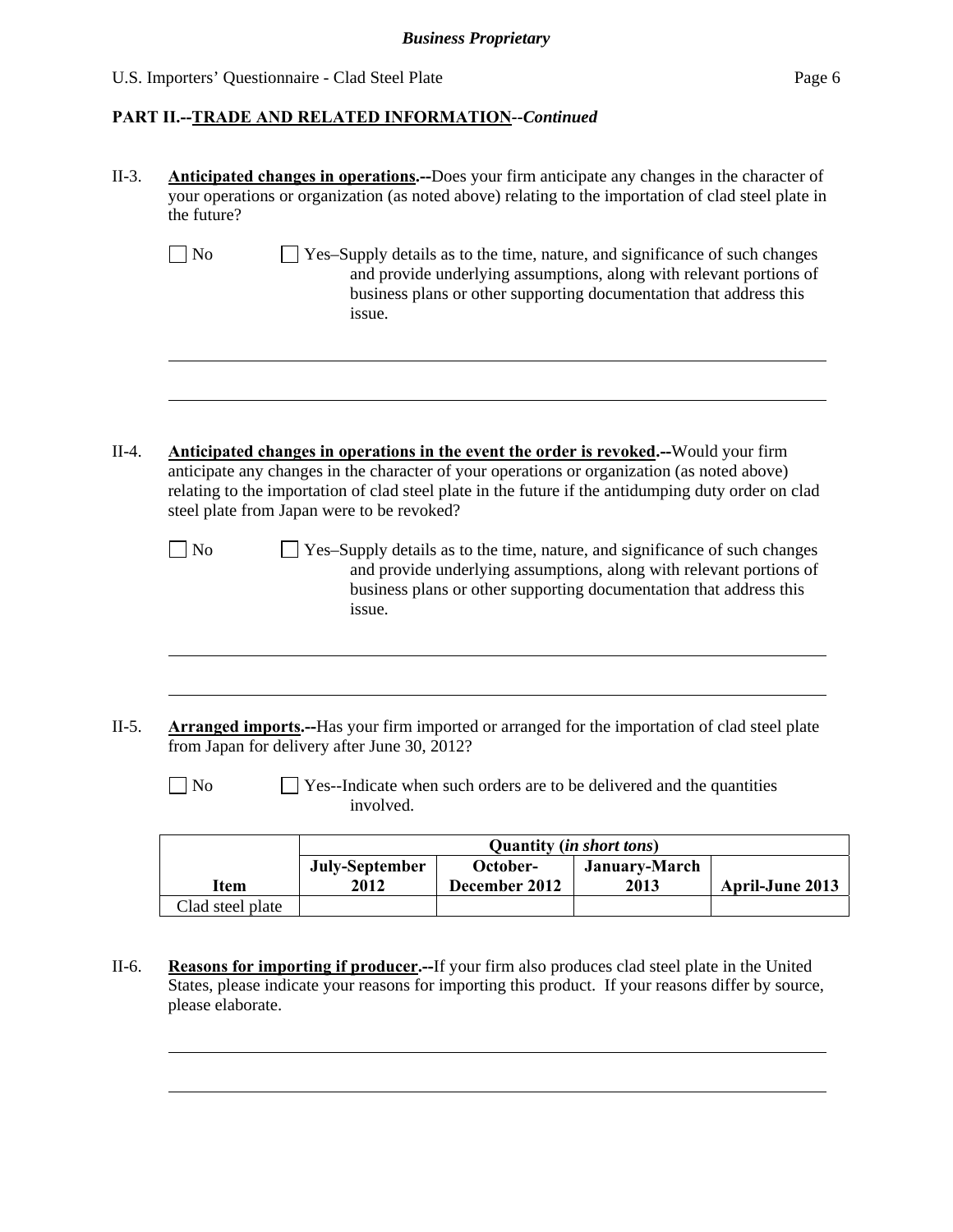#### *Business Proprietary*

#### U.S. Importers' Questionnaire - Clad Steel Plate Page 7

#### **PART II.--TRADE AND RELATED INFORMATION***--Continued*

II-7a. **Imports from Japan**.--Does your firm import clad steel plate from Japan?

No.  $\Box$  Yes--Report your firm's imports and your firm's shipments and inventories of clad steel plate imported from Japan by your firm during the specified periods. (See definitions in the instruction booklet.)

# **JAPAN**

| Quantity (in short tons), value (in \$1,000)                                                                                                                                                                                                                                                                                                                                          |      |      |      |               |      |      |      |              |
|---------------------------------------------------------------------------------------------------------------------------------------------------------------------------------------------------------------------------------------------------------------------------------------------------------------------------------------------------------------------------------------|------|------|------|---------------|------|------|------|--------------|
|                                                                                                                                                                                                                                                                                                                                                                                       |      |      |      | Calendar year |      |      |      | January-June |
| <b>Item</b>                                                                                                                                                                                                                                                                                                                                                                           | 2006 | 2007 | 2008 | 2009          | 2010 | 2011 | 2011 | 2012         |
| <b>Beginning-of-period</b><br>inventories (quantity) (A)                                                                                                                                                                                                                                                                                                                              |      |      |      |               |      |      |      |              |
| Imports:<br>Quantity (B)                                                                                                                                                                                                                                                                                                                                                              |      |      |      |               |      |      |      |              |
| Value (C)                                                                                                                                                                                                                                                                                                                                                                             |      |      |      |               |      |      |      |              |
| U.S. shipments:<br><b>Commercial shipments:</b><br>Quantity (D)                                                                                                                                                                                                                                                                                                                       |      |      |      |               |      |      |      |              |
| Value (E)                                                                                                                                                                                                                                                                                                                                                                             |      |      |      |               |      |      |      |              |
| Internal consumption/<br>company transfers:<br>Quantity (F)                                                                                                                                                                                                                                                                                                                           |      |      |      |               |      |      |      |              |
| Value <sup>1</sup> (G)                                                                                                                                                                                                                                                                                                                                                                |      |      |      |               |      |      |      |              |
| Export shipments: <sup>2</sup><br>Quantity (H)                                                                                                                                                                                                                                                                                                                                        |      |      |      |               |      |      |      |              |
| Value (I)                                                                                                                                                                                                                                                                                                                                                                             |      |      |      |               |      |      |      |              |
| <b>End-of-period inventories</b><br>$(quantity)$ (J)                                                                                                                                                                                                                                                                                                                                  |      |      |      |               |      |      |      |              |
| <b>Channels of distribution:</b><br>U.S. shipments to<br>distributors (quantity) (K)                                                                                                                                                                                                                                                                                                  |      |      |      |               |      |      |      |              |
| U.S. shipments to end users<br>(quantity) (L)                                                                                                                                                                                                                                                                                                                                         |      |      |      |               |      |      |      |              |
| Sales to related firms (including internal consumption) must be valued at fair market value. In the event that you use a<br>different basis for valuing these sales within your company, please specify that basis (e.g., cost, cost plus, etc.) and provide<br>value data using that basis for each period identified above:<br><sup>2</sup> Identify your principal export markets: |      |      |      |               |      |      |      |              |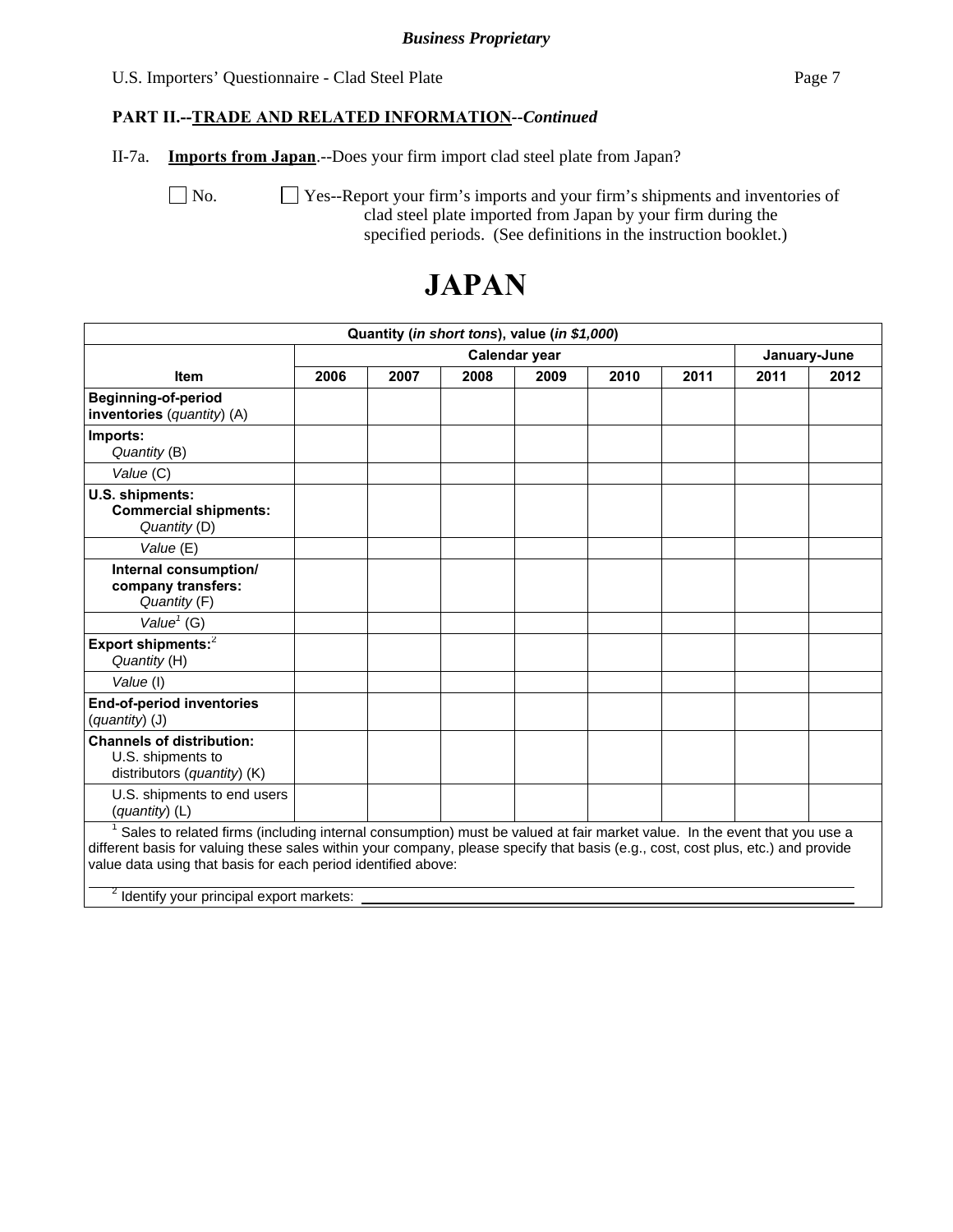#### **PART II.--TRADE AND RELATED INFORMATION***--Continued*

II-7b. **U.S. shipments based on cladding materials.- -** Report your firm's U.S. shipments of clad steel plate based on the cladding material for 2011. **Note that the total reported should correspond**  to the total U.S. shipments reported in question II-7a above  $(D + F = total U.S.$  shipments).

| <b>Item</b>                                   | 2011       |
|-----------------------------------------------|------------|
| <b>Cladding materials:</b><br>Stainless steel | short tons |
| Nickel and nickel alloy                       | short tons |
| Titanium                                      | short tons |
| Other:                                        | short tons |
| Total                                         | short tons |

II-7c. **U.S. shipments based on base metals.- -**Report your firm's U.S. shipments of clad steel plate based on the base metal for 2011. **Note that the total reported should correspond to the total U.S.**  shipments reported in question II-7a above  $(D + F = total U.S.$  shipments).

| Item                | 2011       |
|---------------------|------------|
| <b>Base metals:</b> |            |
| Carbon steel        | short tons |
| Low alloy           | short tons |
| Other:              | short tons |
| Total               | short tons |

II-7d. **U.S. shipments based on total plate thicknesses.- -**Report your firm's U.S. shipments of clad steel plate based on total plate thickness for 2011. **Note that the total reported should**  correspond to the total U.S. shipments reported in question II-7a above  $(D + F = total U.S.$ **shipments).** 

| ltem                                                    | 2011       |
|---------------------------------------------------------|------------|
| Total plate thickness (backing<br>and cladding material |            |
| combined):                                              |            |
| Less than or equal to 1 inch                            | short tons |
| Greater than 1 inch but less                            |            |
| than or equal to 2 inches                               | short tons |
| Greater than 2 inches                                   | short tons |
| Total                                                   | short tons |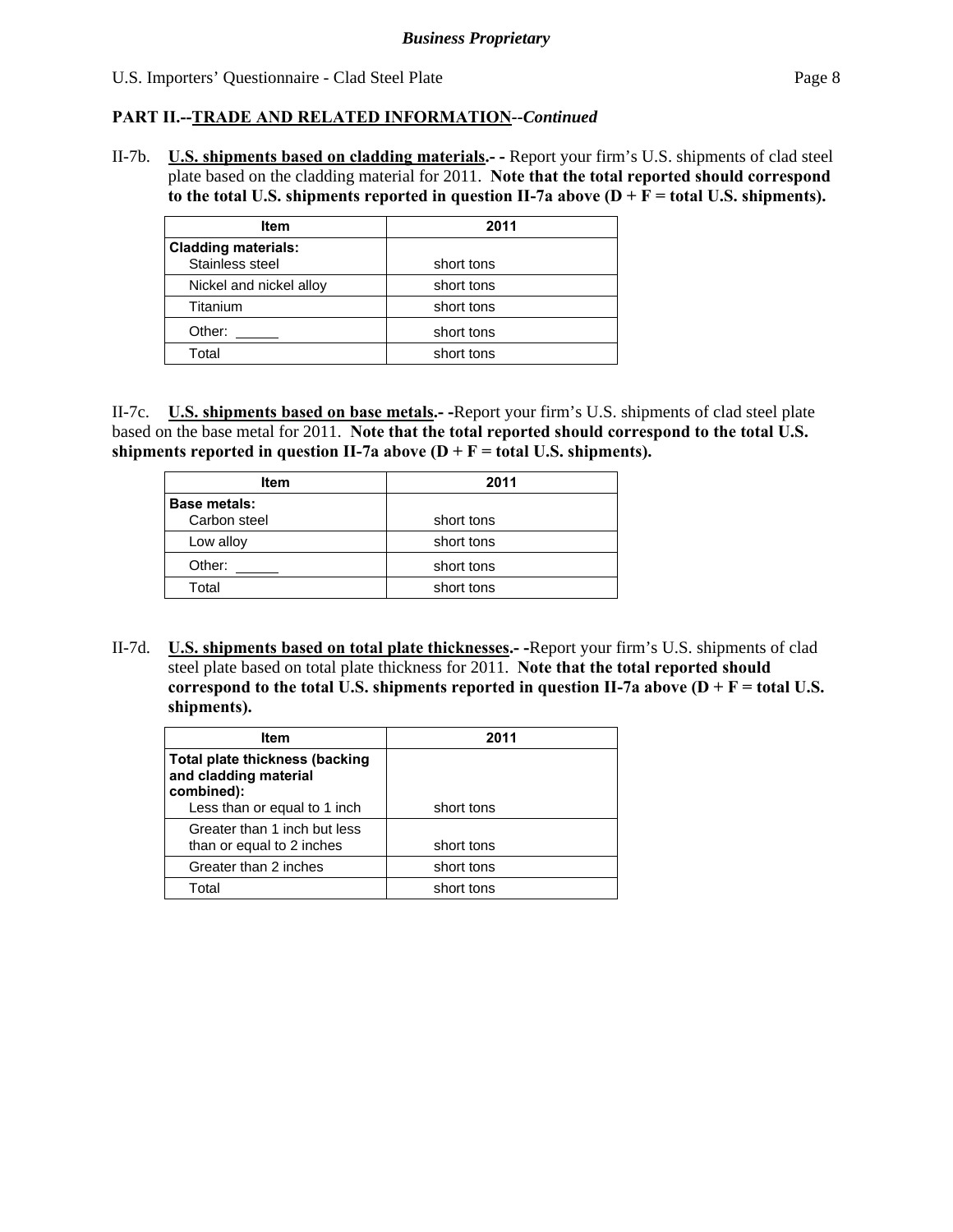#### **PART II.--TRADE AND RELATED INFORMATION***--Continued*

II-7e. **Imports from ALL OTHER SOURCES**.--Does your firm import clad steel plate from countries other than Japan?

No.  $\Box$  Yes-- Report your firm's imports and your firm's shipments and inventories of clad steel plate imported from countries other than Japan by your firm during the specified periods. (See definitions in the instruction booklet.)

# **ALL OTHER SOURCES COMBINED**

| Quantity (in short tons), value (in \$1,000)                                                                                                                                                                                                                                                                                                                                             |               |      |      |      |      |      |              |      |
|------------------------------------------------------------------------------------------------------------------------------------------------------------------------------------------------------------------------------------------------------------------------------------------------------------------------------------------------------------------------------------------|---------------|------|------|------|------|------|--------------|------|
|                                                                                                                                                                                                                                                                                                                                                                                          | Calendar year |      |      |      |      |      | January-June |      |
| <b>Item</b>                                                                                                                                                                                                                                                                                                                                                                              | 2006          | 2007 | 2008 | 2009 | 2010 | 2011 | 2011         | 2012 |
| <b>Beginning-of-period</b><br>inventories (quantity) (A)                                                                                                                                                                                                                                                                                                                                 |               |      |      |      |      |      |              |      |
| Imports:<br>Quantity (B)                                                                                                                                                                                                                                                                                                                                                                 |               |      |      |      |      |      |              |      |
| Value (C)                                                                                                                                                                                                                                                                                                                                                                                |               |      |      |      |      |      |              |      |
| U.S. shipments:<br><b>Commercial shipments:</b><br>Quantity (D)                                                                                                                                                                                                                                                                                                                          |               |      |      |      |      |      |              |      |
| Value (E)                                                                                                                                                                                                                                                                                                                                                                                |               |      |      |      |      |      |              |      |
| Internal consumption/<br>company transfers:<br>Quantity (F)                                                                                                                                                                                                                                                                                                                              |               |      |      |      |      |      |              |      |
| Value $1$ (G)                                                                                                                                                                                                                                                                                                                                                                            |               |      |      |      |      |      |              |      |
| Export shipments: <sup>2</sup><br>Quantity (H)                                                                                                                                                                                                                                                                                                                                           |               |      |      |      |      |      |              |      |
| Value (I)                                                                                                                                                                                                                                                                                                                                                                                |               |      |      |      |      |      |              |      |
| <b>End-of-period inventories</b><br>$(quantity)$ (J)                                                                                                                                                                                                                                                                                                                                     |               |      |      |      |      |      |              |      |
| <b>Channels of distribution:</b><br>U.S. shipments to<br>distributors (quantity) (K)                                                                                                                                                                                                                                                                                                     |               |      |      |      |      |      |              |      |
| U.S. shipments to end users<br>(quantity) (L)                                                                                                                                                                                                                                                                                                                                            |               |      |      |      |      |      |              |      |
| Sales to related firms (including internal consumption) must be valued at fair market value. In the event that you use a<br>different basis for valuing these sales within your company, please specify that basis (e.g., cost, cost plus, etc.) and provide<br>value data using that basis for each of the periods noted above:<br><sup>2</sup> Identify your principal export markets: |               |      |      |      |      |      |              |      |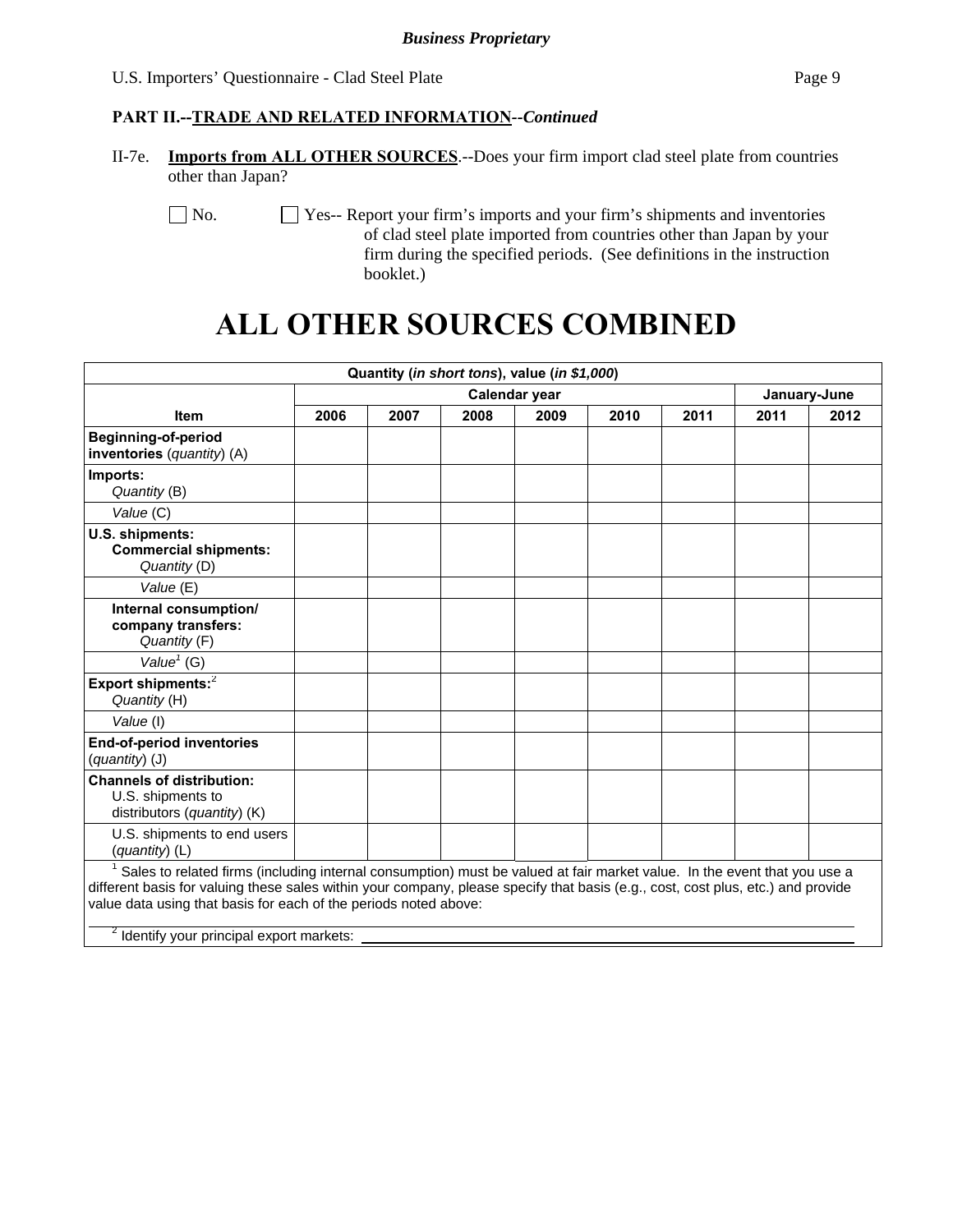#### **PART II.--TRADE AND RELATED INFORMATION***--Continued*

II-7f. **U.S. shipments based on cladding materials.- -**Report your firm's U.S. shipments of clad steel plate based on the cladding material for 2011. **Note that the total reported should correspond**  to the total U.S. shipments reported in question II-7e above  $(D + F = total U.S.$  shipments).

| <b>Item</b>                                   | 2011       |
|-----------------------------------------------|------------|
| <b>Cladding materials:</b><br>Stainless steel | short tons |
| Nickel and nickel alloy                       | short tons |
| Titanium                                      | short tons |
| Other:                                        | short tons |
| Total                                         | short tons |

II-7g. **U.S. shipments based on base metals.- -**Report your firm's U.S. shipments of clad steel plate based on the base metal for 2011. **Note that the total reported should correspond to the total U.S.**  shipments reported in question II-7e above  $(D + F = total U.S.$  shipments).

| <b>Item</b>         | 2011       |
|---------------------|------------|
| <b>Base metals:</b> |            |
| Carbon steel        | short tons |
| Low alloy           | short tons |
| Other:              | short tons |
| Total               | short tons |

II-7h. **U.S. shipments based on total plate thicknesses.- -**Report your firm's U.S. shipments of clad steel plate based on the total plate thickness for 2011. **Note that the total reported should**  correspond to the total U.S. shipments reported in question II-7e above  $(D + F = total U.S.$ **shipments).** 

| <b>Item</b>                                                    | 2011       |
|----------------------------------------------------------------|------------|
| <b>Total plate thickness (backing</b><br>and cladding material |            |
| combined):                                                     |            |
| Less than or equal to 1 inch                                   | short tons |
| Greater than 1 inch but less                                   |            |
| than or equal to 2 inches                                      | short tons |
| Greater than 2 inches                                          | short tons |
| Total                                                          | short tons |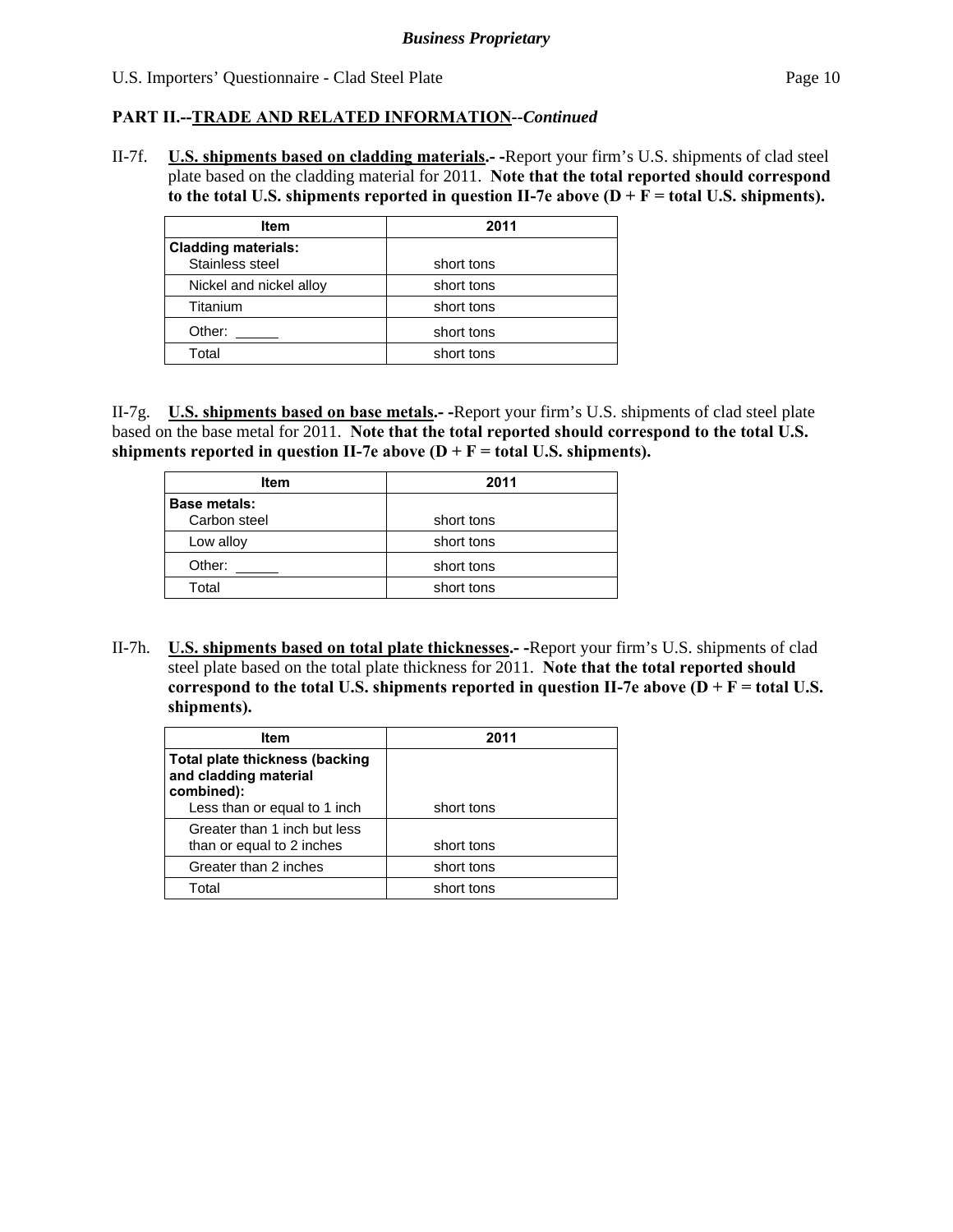#### **PART II.--TRADE AND RELATED INFORMATION***--Continued*

#### II-8. **Reconciliation of import data.--**

l

l

(a) Please note that the quantities reported in question II-7 (a) and question II-7 (e) should reconcile as follows in each period (i.e., in each column):

| Reconciliation          |                                                                    |  |
|-------------------------|--------------------------------------------------------------------|--|
| $A + B - D - F - H = J$ | Do these data reconcile? $\Box$ Yes $\Box$ No--(Please<br>explain: |  |
| $D + F = K + L$         | Do these data reconcile? $\Box$ Yes $\Box$ No--(Please<br>explain: |  |

(b) Please note that the quantities reported for end-of-period inventories should equal the beginning-of-period inventories reported in the subsequent calendar year *(*i.e*.,* line J of year 2006 should equal line A of year 2007). Do these data reconcile for each adjacent calendar year?

| $\Box$ Yes. | $\Box$ No--Please explain. |
|-------------|----------------------------|
|-------------|----------------------------|

II-9. **Effect of order.--**Describe the significance of the existing antidumping duty order covering imports of clad steel plate from Japan in terms of its effect on your firm's imports, U.S. shipments of imports, and inventories. You may wish to compare your firm's operations before and after the imposition of the order.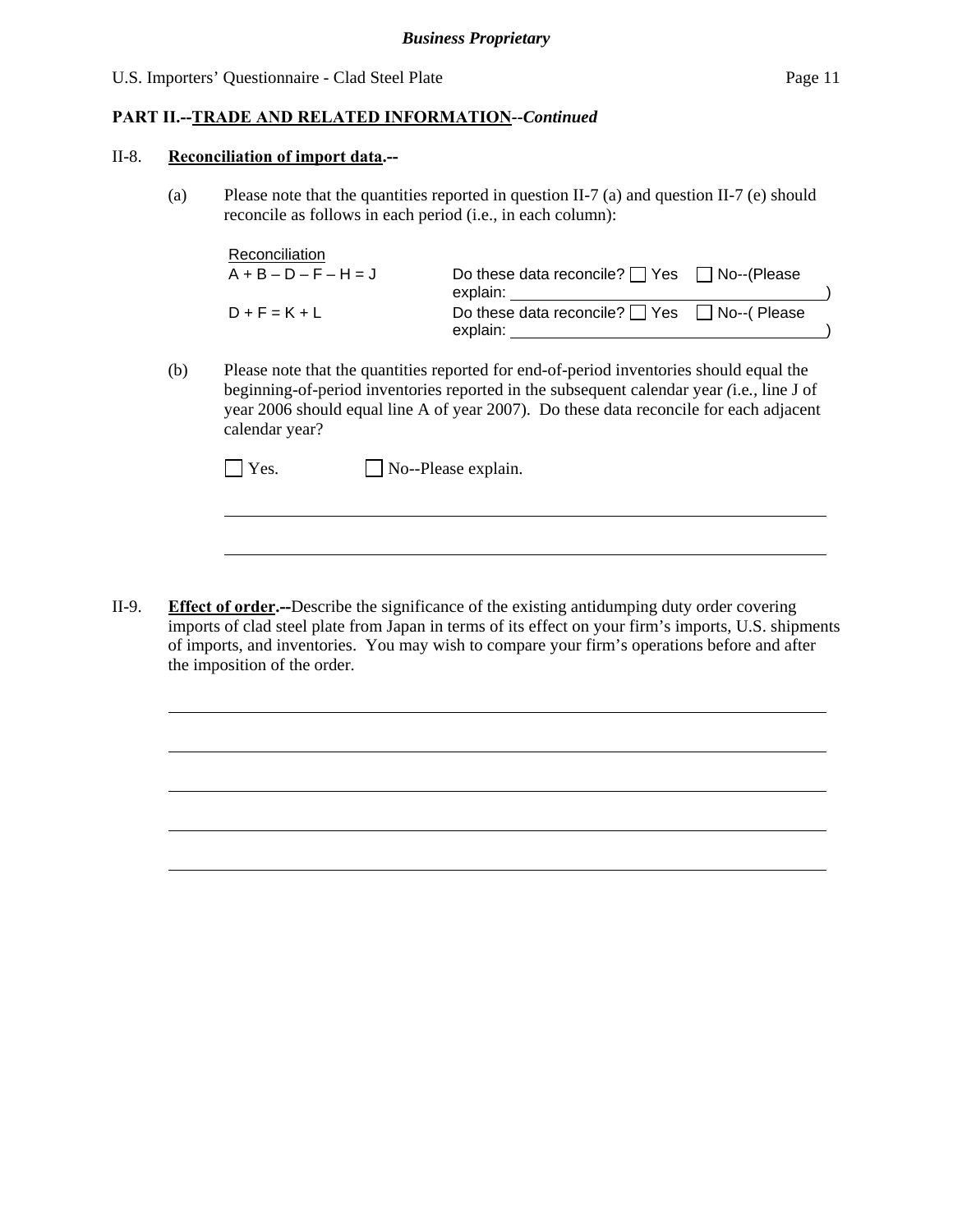$\overline{a}$ 

#### **PART II.--TRADE AND RELATED INFORMATION***--Continued*

II-10. **Likely effect of revocation of order.--**Would your firm anticipate any changes in its imports, U.S. shipments of imports, or inventories of clad steel plate in the future if the antidumping duty order on clad steel plate from Japan were to be revoked?

| $\vert$   No | $\Box$ Yes--Supply details as to the time, nature, and significance of such changes |
|--------------|-------------------------------------------------------------------------------------|
|              | and provide underlying assumptions, along with relevant portions of                 |
|              | business plans or other supporting documentation for any trends or                  |
|              | projections you may provide.                                                        |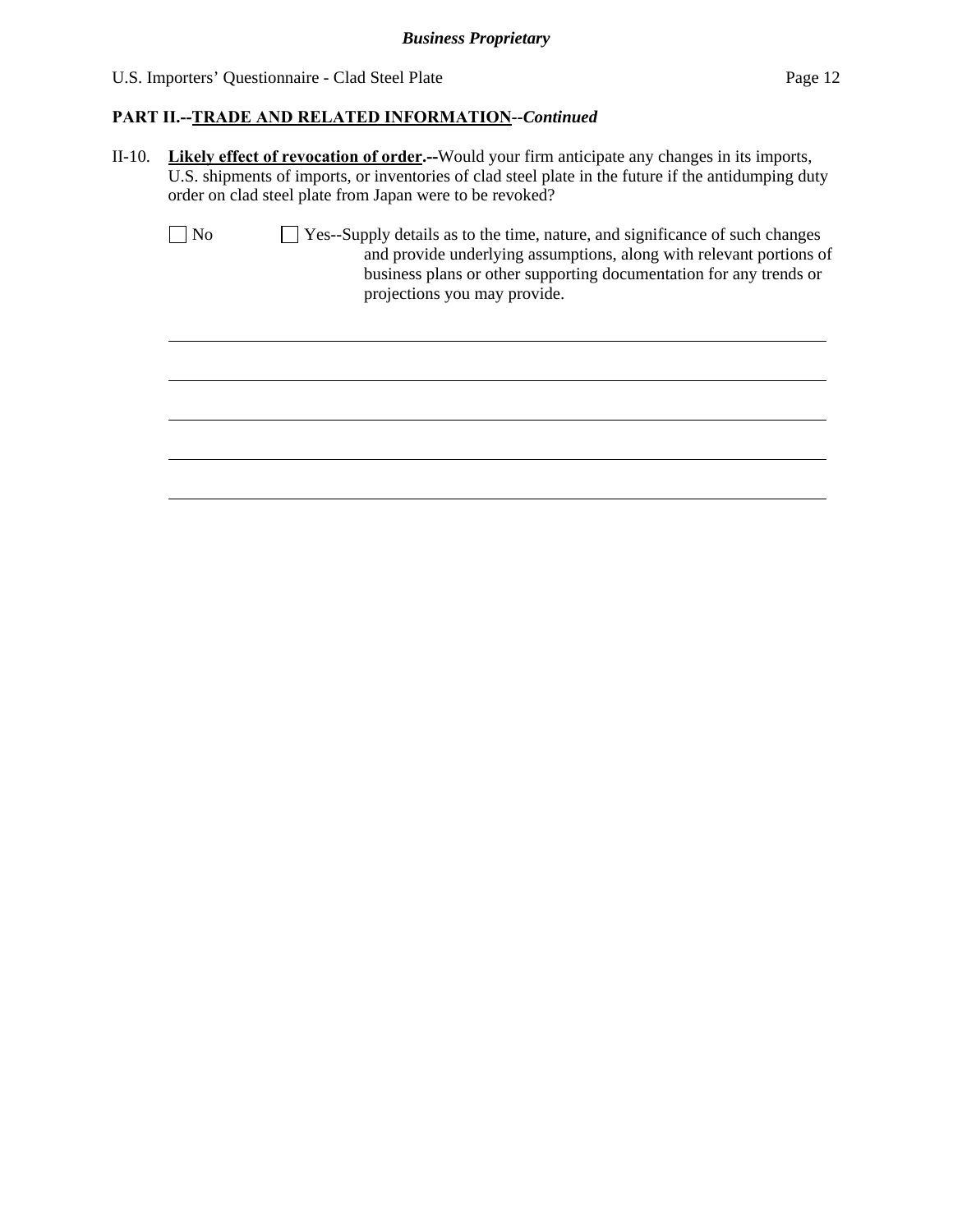#### **PART III.--PRICING AND MARKET FACTORS**

Further information on this part of the questionnaire can be obtained from Amelia Preece (202-205-3250, amelia.preece@usitc.gov)

**Contact information.**-- Please identify the responsible individual and the manner by which Commission staff may contact that individual regarding the confidential information submitted in part III.

| Name      |  |
|-----------|--|
| Title     |  |
| Email     |  |
| Telephone |  |
| Fax       |  |

#### **PRICE DATA**

- III-1. This question requests quarterly price and quantity data, for your purchases landed duty paid since 2006 of the following products you imported from Japan:
	- *Product 1***.-- Clad plate, 0.50″ through 1″ in thickness and 48″ through 120″ in width, with ASTM A 516 grade 70 backer and 304L cladding 0.115″ through 0.135″ thick.**
	- *Product 2***.-- Clad plate, over 1″ through 2″ in thickness and 48″ through 120″ in width, with ASTM A 516 grade 70 backer and 304L cladding 0.115″ through 0.135″ thick.**
	- *Product 3***.-- Clad plate, over 2″ through 3″ in thickness and 48″ through 120″ in width, with ASTM A 516 grade 70 backer and 304L cladding 0.115″ through 0.135″ thick.**
	- *Product 4***.--Clad plate, 0.50″ through 1″ in thickness and 48″ through 120″ in width, with ASTM A 516 grade 70 backer and Type 317L cladding 0.115″ through 0.135″ thick.**
	- *Product 5***.--Clad plate, 0.50″ through 1″ in thickness and 48″ through 120″ in width, with ASTM A 516 grade 70 backer and UNS N10276 cladding 0.115″ through 0.135″ thick.**

**Please note that total dollar values should be landed duty paid and should not include U.S.-inland transportation costs. Total dollar values should reflect the** *final net* **amount you paid (i.e., should be net of all deductions for discounts or rebates). See instruction booklet**.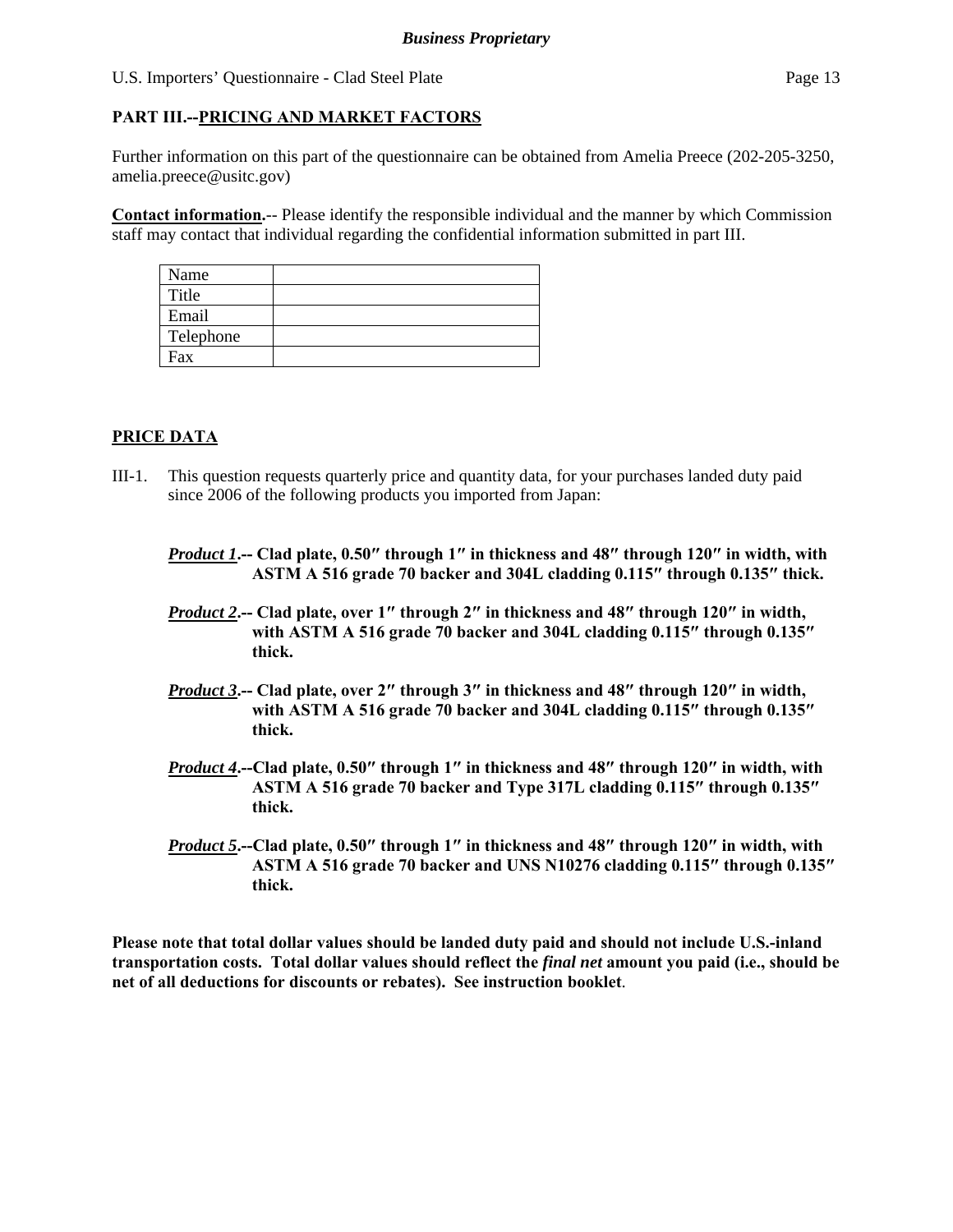#### **PART III.--PRICING AND MARKET FACTORS***--Continued*

III-1. Price data (Japan).--Report below the quarterly price data for pricing products<sup>2</sup> imported from Japan.

|                                                                                                                                                                                                                                                                                   |                  |       | vapan                                      |                  |          |                  |
|-----------------------------------------------------------------------------------------------------------------------------------------------------------------------------------------------------------------------------------------------------------------------------------|------------------|-------|--------------------------------------------|------------------|----------|------------------|
|                                                                                                                                                                                                                                                                                   | <b>Product 1</b> |       | (Quantity in short tons, value in dollars) | <b>Product 2</b> |          | <b>Product 3</b> |
|                                                                                                                                                                                                                                                                                   | Quantity         | Value |                                            | Value            |          |                  |
| <b>Period of shipment</b>                                                                                                                                                                                                                                                         |                  |       | Quantity                                   |                  | Quantity | Value            |
| 2006:<br>January-March                                                                                                                                                                                                                                                            |                  |       |                                            |                  |          |                  |
| April-June                                                                                                                                                                                                                                                                        |                  |       |                                            |                  |          |                  |
|                                                                                                                                                                                                                                                                                   |                  |       |                                            |                  |          |                  |
| July-September                                                                                                                                                                                                                                                                    |                  |       |                                            |                  |          |                  |
| October-December                                                                                                                                                                                                                                                                  |                  |       |                                            |                  |          |                  |
| 2007:<br>January-March                                                                                                                                                                                                                                                            |                  |       |                                            |                  |          |                  |
| April-June                                                                                                                                                                                                                                                                        |                  |       |                                            |                  |          |                  |
| July-September                                                                                                                                                                                                                                                                    |                  |       |                                            |                  |          |                  |
| October-December                                                                                                                                                                                                                                                                  |                  |       |                                            |                  |          |                  |
|                                                                                                                                                                                                                                                                                   |                  |       |                                            |                  |          |                  |
| 2008:<br>January-March                                                                                                                                                                                                                                                            |                  |       |                                            |                  |          |                  |
| April-June                                                                                                                                                                                                                                                                        |                  |       |                                            |                  |          |                  |
|                                                                                                                                                                                                                                                                                   |                  |       |                                            |                  |          |                  |
| July-September                                                                                                                                                                                                                                                                    |                  |       |                                            |                  |          |                  |
| October-December                                                                                                                                                                                                                                                                  |                  |       |                                            |                  |          |                  |
| 2009:<br>January-March                                                                                                                                                                                                                                                            |                  |       |                                            |                  |          |                  |
| April-June                                                                                                                                                                                                                                                                        |                  |       |                                            |                  |          |                  |
| July-September                                                                                                                                                                                                                                                                    |                  |       |                                            |                  |          |                  |
| October-December                                                                                                                                                                                                                                                                  |                  |       |                                            |                  |          |                  |
| 2010:                                                                                                                                                                                                                                                                             |                  |       |                                            |                  |          |                  |
| January-March                                                                                                                                                                                                                                                                     |                  |       |                                            |                  |          |                  |
| April-June                                                                                                                                                                                                                                                                        |                  |       |                                            |                  |          |                  |
| July-September                                                                                                                                                                                                                                                                    |                  |       |                                            |                  |          |                  |
| October-December                                                                                                                                                                                                                                                                  |                  |       |                                            |                  |          |                  |
| 2011:                                                                                                                                                                                                                                                                             |                  |       |                                            |                  |          |                  |
| January-March                                                                                                                                                                                                                                                                     |                  |       |                                            |                  |          |                  |
| April-June                                                                                                                                                                                                                                                                        |                  |       |                                            |                  |          |                  |
| July-September                                                                                                                                                                                                                                                                    |                  |       |                                            |                  |          |                  |
| October-December                                                                                                                                                                                                                                                                  |                  |       |                                            |                  |          |                  |
| 2012:                                                                                                                                                                                                                                                                             |                  |       |                                            |                  |          |                  |
| January-March                                                                                                                                                                                                                                                                     |                  |       |                                            |                  |          |                  |
| April-June                                                                                                                                                                                                                                                                        |                  |       |                                            |                  |          |                  |
| <sup>1</sup> Net values (i.e., gross purchase values less all discounts, allowances, rebates, prepaid freight, and the value of<br>returned goods), landed duty paid U.S. point of entry.<br><sup>2</sup> Pricing product definitions are provided on the first page of Part III. |                  |       |                                            |                  |          |                  |
| Note.--If your product does not exactly meet the product specifications but is competitive with the specified product,<br>provide a description of your product. Also, please explain any anomalies in your reported pricing data.                                                |                  |       |                                            |                  |          |                  |
|                                                                                                                                                                                                                                                                                   |                  |       |                                            |                  |          |                  |
|                                                                                                                                                                                                                                                                                   |                  |       |                                            |                  |          |                  |
| Product 3: Product 3: Product 3: Product 3: Product 3: Product 3: Product 3: Product 3: Product 3: Product 3: Product 3: Product 3: Product 3: Product 3: Product 3: Product 3: Product 3: Product 3: Product 3: Product 3: Pr                                                    |                  |       |                                            |                  |          |                  |

## **Japan**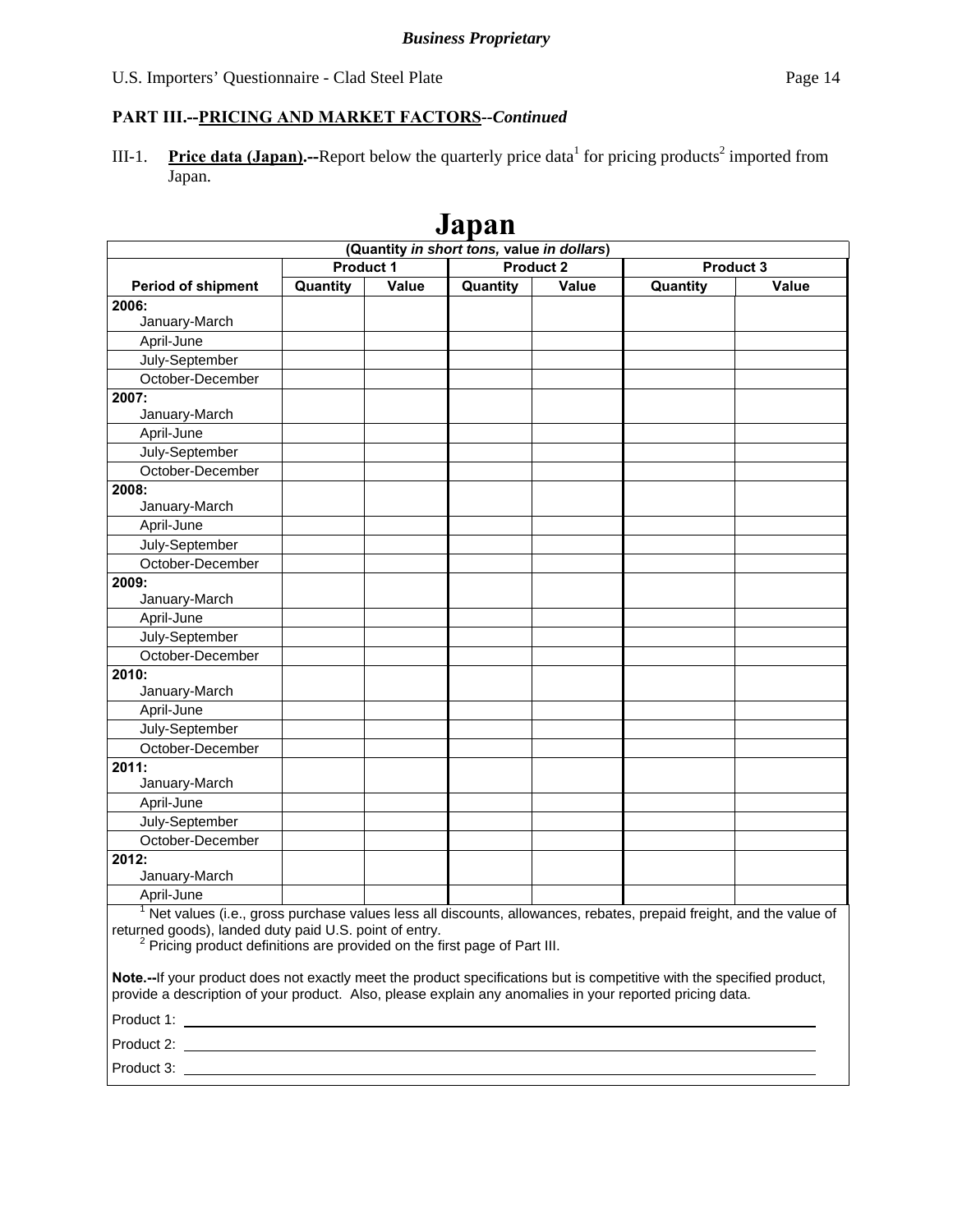III-1. Price data (Japan) (continued).--Report below the quarterly price data<sup>1</sup> for pricing products<sup>2</sup> imported from Japan.

|                                                                                                                                                                                                                                                                                   |          | оарап |          |       |  |  |
|-----------------------------------------------------------------------------------------------------------------------------------------------------------------------------------------------------------------------------------------------------------------------------------|----------|-------|----------|-------|--|--|
| (Quantity in short tons, value in dollars)<br>Product 4<br><b>Product 5</b>                                                                                                                                                                                                       |          |       |          |       |  |  |
| Period of shipment                                                                                                                                                                                                                                                                | Quantity | Value | Quantity | Value |  |  |
| 2006:                                                                                                                                                                                                                                                                             |          |       |          |       |  |  |
| January-March                                                                                                                                                                                                                                                                     |          |       |          |       |  |  |
| April-June                                                                                                                                                                                                                                                                        |          |       |          |       |  |  |
| July-September                                                                                                                                                                                                                                                                    |          |       |          |       |  |  |
| October-December                                                                                                                                                                                                                                                                  |          |       |          |       |  |  |
| 2007:                                                                                                                                                                                                                                                                             |          |       |          |       |  |  |
| January-March                                                                                                                                                                                                                                                                     |          |       |          |       |  |  |
| April-June                                                                                                                                                                                                                                                                        |          |       |          |       |  |  |
| July-September                                                                                                                                                                                                                                                                    |          |       |          |       |  |  |
| October-December                                                                                                                                                                                                                                                                  |          |       |          |       |  |  |
| 2008:                                                                                                                                                                                                                                                                             |          |       |          |       |  |  |
| January-March                                                                                                                                                                                                                                                                     |          |       |          |       |  |  |
| April-June                                                                                                                                                                                                                                                                        |          |       |          |       |  |  |
| July-September                                                                                                                                                                                                                                                                    |          |       |          |       |  |  |
| October-December                                                                                                                                                                                                                                                                  |          |       |          |       |  |  |
| 2009:                                                                                                                                                                                                                                                                             |          |       |          |       |  |  |
| January-March                                                                                                                                                                                                                                                                     |          |       |          |       |  |  |
| April-June                                                                                                                                                                                                                                                                        |          |       |          |       |  |  |
| July-September                                                                                                                                                                                                                                                                    |          |       |          |       |  |  |
| October-December                                                                                                                                                                                                                                                                  |          |       |          |       |  |  |
| 2010:                                                                                                                                                                                                                                                                             |          |       |          |       |  |  |
| January-March                                                                                                                                                                                                                                                                     |          |       |          |       |  |  |
| April-June                                                                                                                                                                                                                                                                        |          |       |          |       |  |  |
| July-September                                                                                                                                                                                                                                                                    |          |       |          |       |  |  |
| October-December                                                                                                                                                                                                                                                                  |          |       |          |       |  |  |
| 2011:                                                                                                                                                                                                                                                                             |          |       |          |       |  |  |
| January-March                                                                                                                                                                                                                                                                     |          |       |          |       |  |  |
| April-June                                                                                                                                                                                                                                                                        |          |       |          |       |  |  |
| July-September                                                                                                                                                                                                                                                                    |          |       |          |       |  |  |
| October-December                                                                                                                                                                                                                                                                  |          |       |          |       |  |  |
| 2012:                                                                                                                                                                                                                                                                             |          |       |          |       |  |  |
| January-March                                                                                                                                                                                                                                                                     |          |       |          |       |  |  |
| April-June                                                                                                                                                                                                                                                                        |          |       |          |       |  |  |
| <sup>1</sup> Net values (i.e., gross purchase values less all discounts, allowances, rebates, prepaid freight, and the value of<br>returned goods), landed duty paid U.S. point of entry.<br><sup>2</sup> Pricing product definitions are provided on the first page of Part III. |          |       |          |       |  |  |
| Note.--If your product does not exactly meet the product specifications but is competitive with the specified product,<br>provide a description of your product. Also, please explain any anomalies in your reported pricing data.<br>Product 4: ___                              |          |       |          |       |  |  |

## **Japan**

Product 5: \_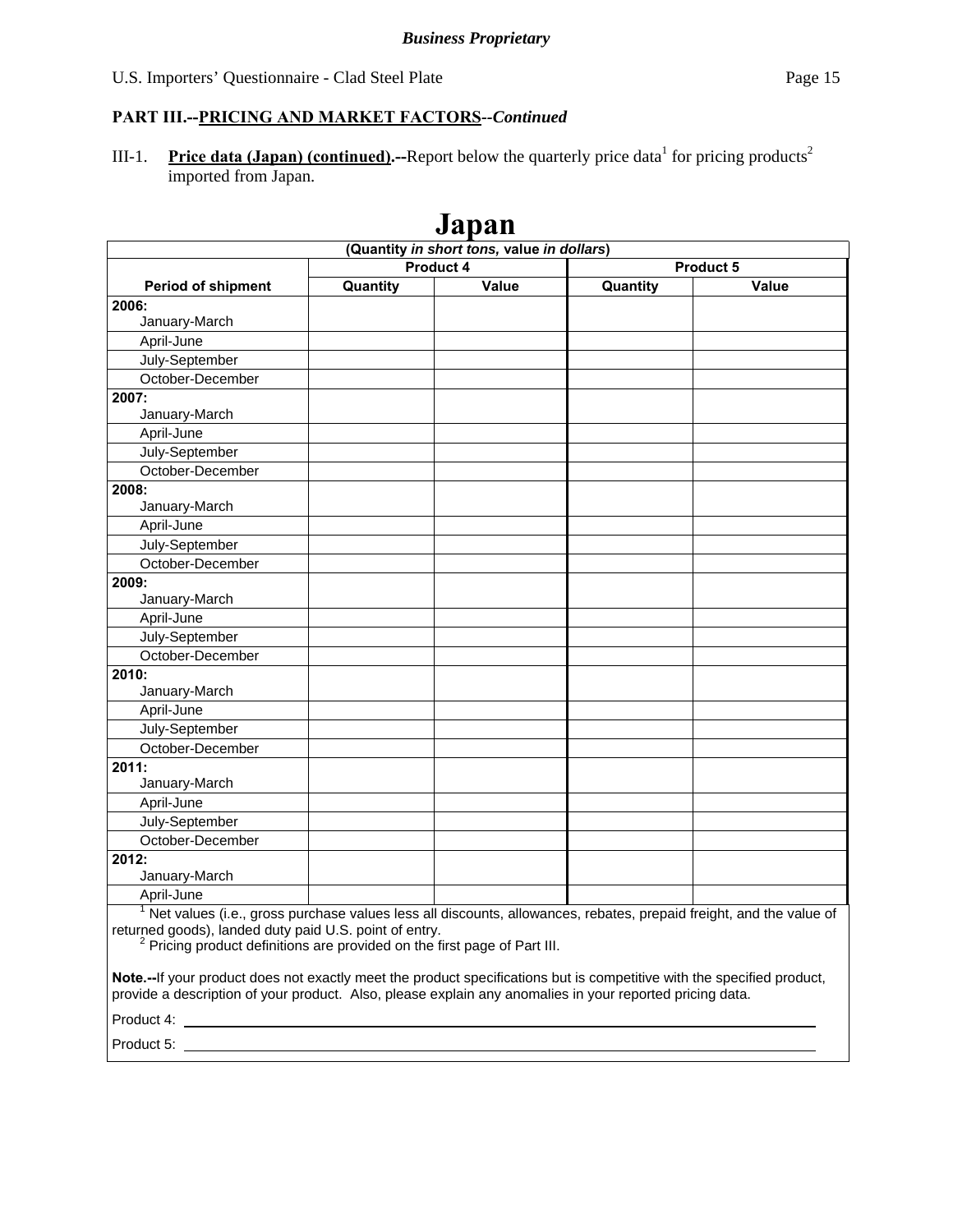#### **PART III.--PRICING AND MARKET FACTORS***--Continued*

III-2. **Price setting.--** How does your firm determine the prices that it charges for sales of clad steel plate (*check all that apply*)? If your firm issues price lists, please submit sample pages of a recent list.

| <b>Transaction</b><br>b٧<br>transaction | <b>Contracts</b> | <b>Set</b><br>price<br>lists | <b>Other</b> | If other, describe |
|-----------------------------------------|------------------|------------------------------|--------------|--------------------|
|                                         |                  |                              |              |                    |

III-3. **Discount policy.--** Please indicate and describe your firm's discount policies (*check all that apply*).

| Quantity<br>discounts | Annual<br>total<br>volume<br>discounts | No<br>discount<br>policy | <b>Other</b> | <b>Describe</b> |
|-----------------------|----------------------------------------|--------------------------|--------------|-----------------|
|                       |                                        |                          |              |                 |

#### III-4. **Pricing terms for clad steel plate.--**

(a) What are your firm's typical sales terms for its imported clad steel plate?

| Net 30 days | Net 60 days | 2/10 net 30 days | Other (specify) |
|-------------|-------------|------------------|-----------------|
|             |             |                  |                 |

(b) On what basis are your prices of imported clad steel plate usually quoted? *(check one)*

| <b>Delivered</b> | F.o.b. | If f.o.b., specify point |
|------------------|--------|--------------------------|
|                  |        |                          |

III-5. **Contract versus spot.--**Approximately what share of your firm's sales of its imported clad steel plate from Japan in 2011 was on a (1) long-term contract basis, (2) short-term contract basis, and (3) spot sales basis?

| Type of sale                                                                | <b>Share of</b><br>2011 sales |
|-----------------------------------------------------------------------------|-------------------------------|
| <b>Long-term contracts</b> (multiple deliveries for more<br>than 12 months) | ℅                             |
| Short-term contracts (multiple deliveries up to and<br>including 12 months) | ℅                             |
| <b>Spot sales</b> (for a single delivery)                                   | %                             |
| Total                                                                       | ℆<br>100                      |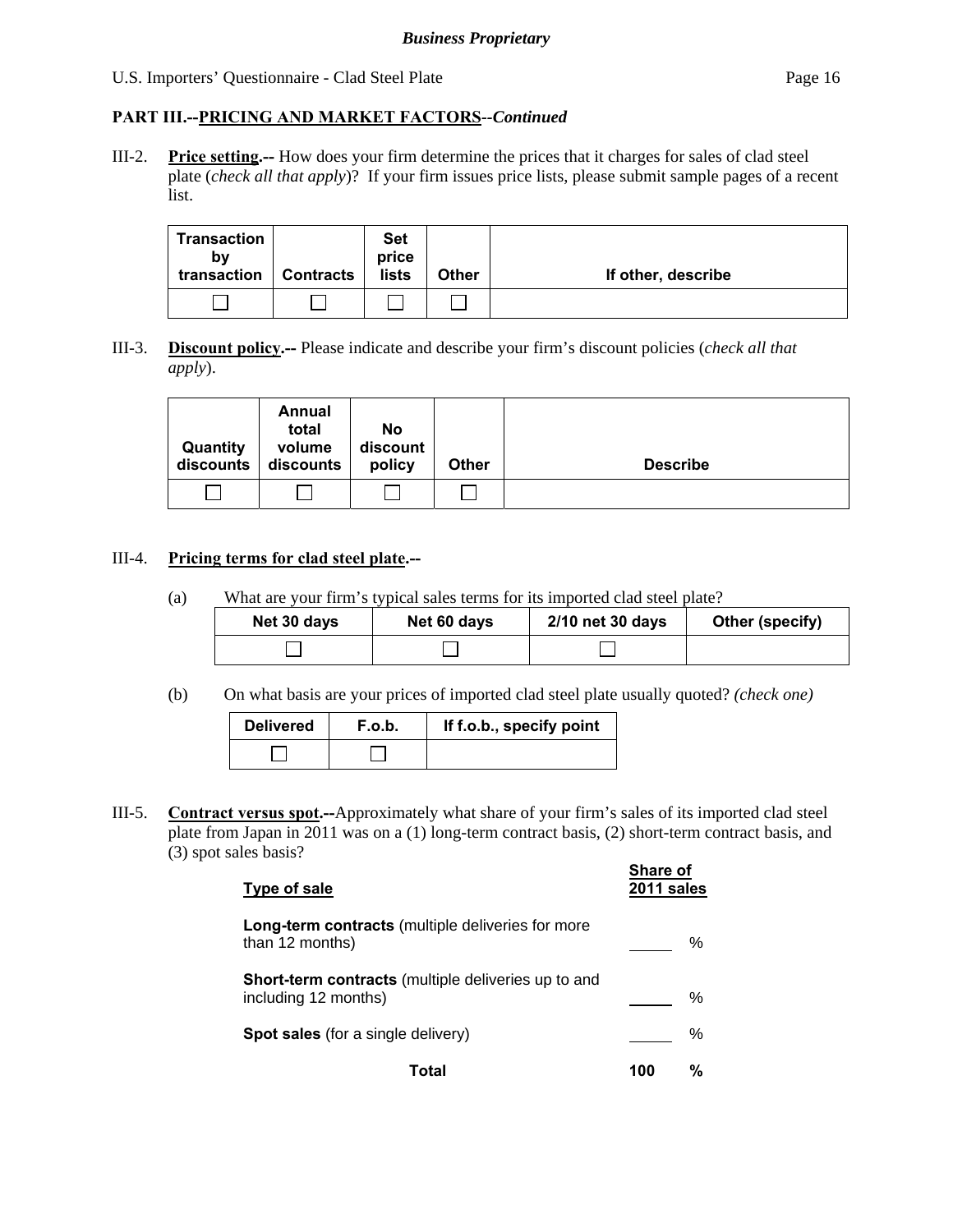III-6. **Contract provisions.--** Please fill out the table with respect to provisions of your typical sales contracts for clad steel plate from Japan (or check "not applicable" if your firm does not sell on a long-term and/or short-term contract basis).

| <b>Typical sales contract</b><br>provisions | <b>Item</b>    | <b>Short-term contracts</b><br>(multiple deliveries up to<br>and including 12 months) | Long-term contracts<br>(multiple deliveries for more<br>than 12 months) |
|---------------------------------------------|----------------|---------------------------------------------------------------------------------------|-------------------------------------------------------------------------|
| Average contract duration                   | Number of days |                                                                                       |                                                                         |
| Price renegotiation (during the             | Yes            |                                                                                       |                                                                         |
| contract period)                            | No             |                                                                                       |                                                                         |
|                                             | Quantity       |                                                                                       |                                                                         |
| Fixed quantity and/or price                 | Price          |                                                                                       |                                                                         |
|                                             | <b>Both</b>    |                                                                                       |                                                                         |
|                                             | Yes            |                                                                                       |                                                                         |
| Meet or release provision                   | No             |                                                                                       |                                                                         |
| Not applicable                              |                |                                                                                       |                                                                         |

III-7. **Lead times.--**What is the average lead time between a customer's order and the date of delivery for your firm's sales of clad steel plate imported from Japan?

| <b>Source</b>                         | Share of<br>2011 sales | Lead time<br>(days) |
|---------------------------------------|------------------------|---------------------|
| From your U.S. inventory              | %                      |                     |
| From foreign manufacturers' inventory | $\%$                   |                     |
| Produced to order                     | $\%$                   |                     |
| Total                                 | 100 %                  |                     |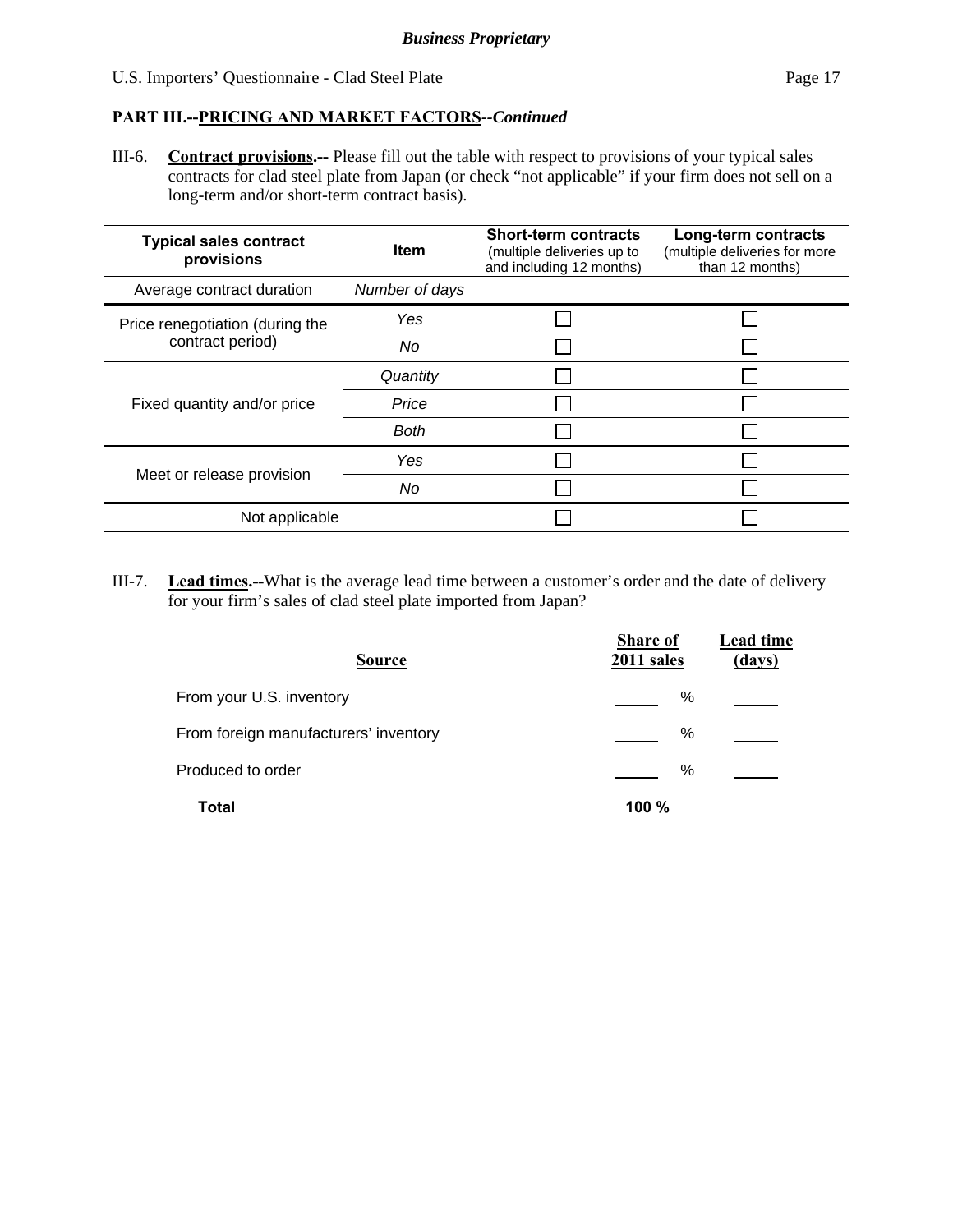#### III-8. **Shipping information.--**

- (a) What is the approximate percentage of the total delivered cost of clad steel plate imported from Japan that is accounted for by U.S. inland transportation costs?  $\_\_\_\_\%$
- (b) Who generally arranges the transportation to your customers' locations? (check one) Your firm Purchaser *(check one)*
- (c) When you sell clad steel plate imported from Japan, from where is it shipped? Point of importation  $\Box$  Storage facility  $\Box$  *(check one)*
- (d) Indicate the approximate percentage of your sales of clad steel plate imported from Japan that are delivered the following distances from your U.S. point of shipment.

| Distance from your U.S. point of shipment | <b>Share</b> |
|-------------------------------------------|--------------|
| Within 100 miles                          | $\%$         |
| 101 to 1,000 miles                        | %            |
| Over 1,000 miles                          | $\%$         |
| Total                                     | %<br>100     |

III-9. **Geographical shipments.--** What is the geographic market area in the United States served by your firm's shipments of clad steel plate imported from any source? (check all that apply)

| Geographic area                                                                                                     | $\sqrt{ }$ if applicable |
|---------------------------------------------------------------------------------------------------------------------|--------------------------|
| Northeast.–CT, ME, MA, NH, NJ, NY, PA, RI, and VT.                                                                  |                          |
| Midwest.-IL, IN, IA, KS, MI, MN, MO, NE, ND, OH, SD, and WI.                                                        |                          |
| <b>Southeast.–AL, DE, DC, FL, GA, KY, MD, MS, NC, SC, TN, VA, and WV.</b>                                           |                          |
| <b>Central Southwest.–AR, LA, OK, and TX.</b>                                                                       |                          |
| Mountains.-AZ, CO, ID, MT, NV, NM, UT, and WY.                                                                      |                          |
| <b>Pacific Coast.–CA, OR, and WA.</b>                                                                               |                          |
| Other.-All other markets in the United States not previously listed, including AK, HI,<br>PR, and VI, among others. |                          |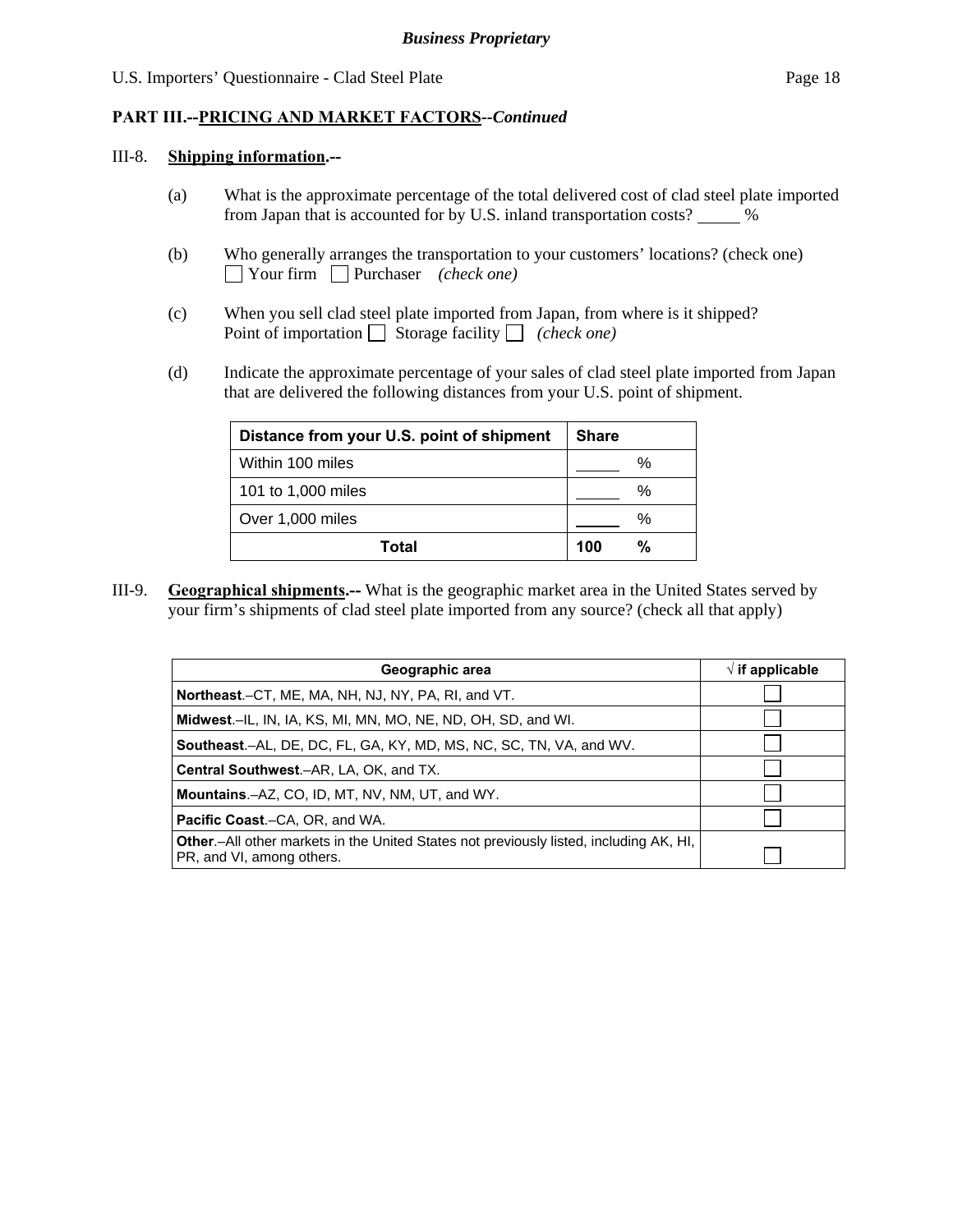#### **PART III.--PRICING AND MARKET FACTORS***--Continued*

III-10. **End uses.--**List the end uses of the clad steel plate that you import from Japan. For each end-use product, what percentage of the total cost is accounted for by clad steel plate and other inputs?

|                 | Share of total cost of end use product<br>accounted for by |                        |              |
|-----------------|------------------------------------------------------------|------------------------|--------------|
| End use product | Clad steel plate<br>(percent)                              | Other inputs (percent) | <b>Total</b> |
|                 | %                                                          | %                      | 100%         |
|                 | %                                                          | %                      | 100%         |
|                 | %                                                          | %                      | 100%         |

III-11. **Changes in end uses.--**Have there been any changes in the end uses of clad steel plate since 2006? Do you anticipate any future changes?

| <b>Changes in end</b><br>uses | <b>No</b> | Yes | <b>Explain</b> |
|-------------------------------|-----------|-----|----------------|
| <b>Changes since</b><br>2006  |           |     |                |
| Anticipated<br>changes        |           |     |                |

- III-12. **Substitutes.--**Can other products be substituted for clad steel plate?
	-
	- No Ses--Please fill out the table.

|     |                                         |                                                | What<br>thickness                  | Have changes in the prices of this substitute<br>affected the price for clad steel plate? |            |                    |
|-----|-----------------------------------------|------------------------------------------------|------------------------------------|-------------------------------------------------------------------------------------------|------------|--------------------|
|     | <b>Substitute</b>                       | End use in which<br>this substitute is<br>used | of clad<br>plate can it<br>replace | No                                                                                        | <b>Yes</b> | <b>Explanation</b> |
| 1.  | Solid alloys                            |                                                |                                    |                                                                                           |            |                    |
| 2.1 | Carbon steel plate<br>with weld overlay |                                                |                                    |                                                                                           |            |                    |
| 3.  |                                         |                                                |                                    |                                                                                           |            |                    |
| 4.  |                                         |                                                |                                    |                                                                                           |            |                    |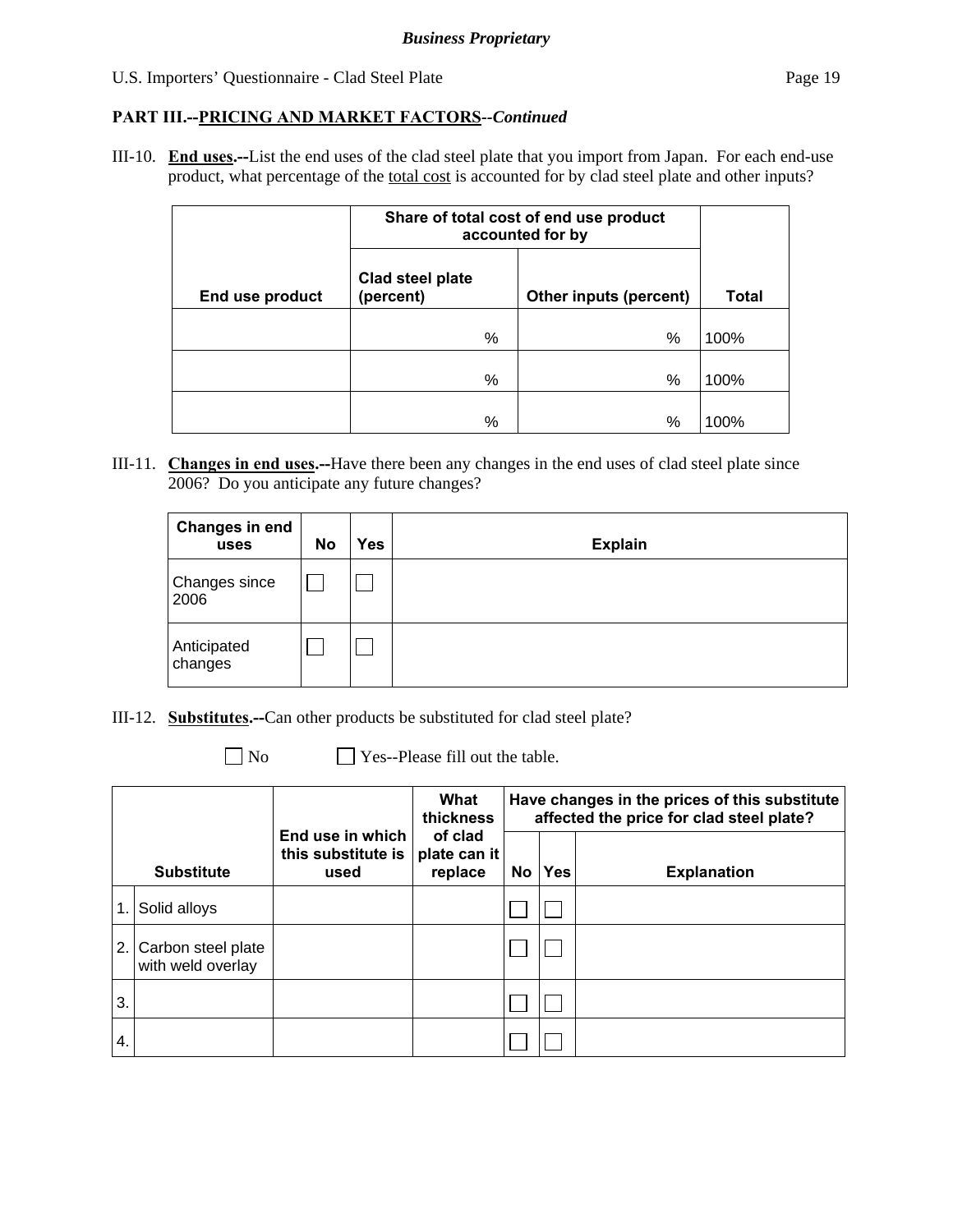#### **PART III.--PRICING AND MARKET FACTORS***--Continued*

III-13. **Changes in substitutes.--**Have there been any changes in the number or types of products that can be substituted for clad steel plate since 2006? Do you anticipate any future changes?

| <b>Changes in</b><br>substitutes | No | <b>Yes</b> | <b>Explain</b> |
|----------------------------------|----|------------|----------------|
| Changes since<br>2006            |    |            |                |
| Anticipated<br>changes           |    |            |                |

- III-14. **Raw materials.--**To what extent have changes in the prices of raw materials affected your firm's selling prices for clad steel plate since 2006? Also discuss any anticipated changes in your raw material costs.
- III-15. **Changes in factors affecting supply.--**Have any changes occurred in any other factors affecting supply (e.g., changes in availability or prices of energy or labor; transportation conditions; production capacity and/or methods of production; technology; export markets; or alternative production opportunities) that affected the availability of U.S.-produced clad steel plate in the U.S. market since 2006?
	- No Yes--Please provide details.

#### III-16. **Availability of "subject" import supply.--**

l

l

 $\overline{a}$ 

(a) Do you anticipate any changes in terms of the availability of clad steel plate imported from Japan in the U.S. market?

| Increase |  |
|----------|--|

No change Decrease

 (b) If you anticipate changes in supply, please identify the changes, and why you anticipate these changes in supply.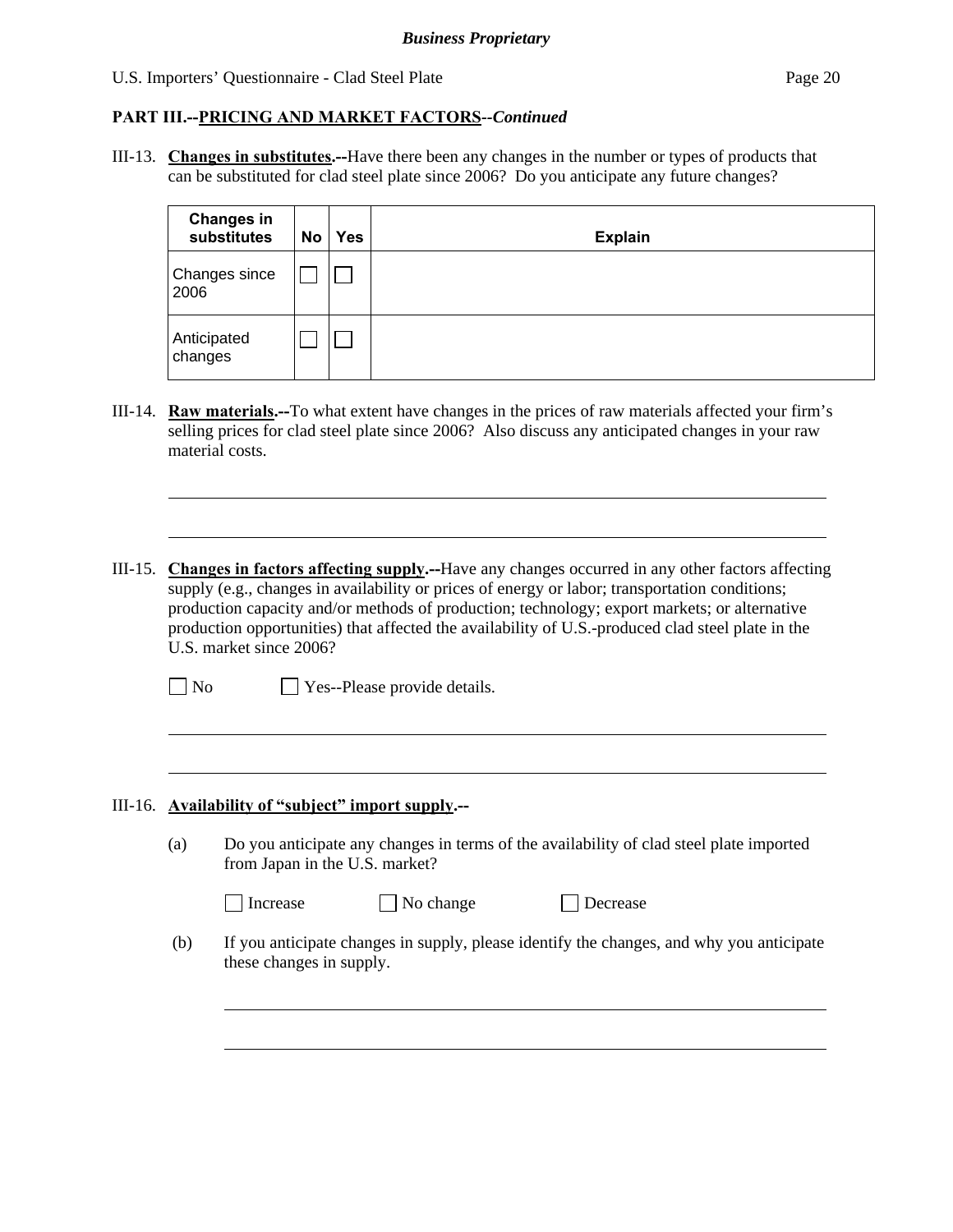#### *Business Proprietary*

U.S. Importers' Questionnaire - Clad Steel Plate Page 21

Anticipated changes

 $\Box$ 

### **PART III.--PRICING AND MARKET FACTORS***--Continued*

| III-17. Availability of "nonsubject" import supply.--Has the availability of NONSUBJECT clad steel<br>plate (i.e., clad steel plate imported from countries other than Japan) changed since 2006? |                                                                                                                                                                                                                                                                                                                                                                                                                            |  |        |                      |  |  |
|---------------------------------------------------------------------------------------------------------------------------------------------------------------------------------------------------|----------------------------------------------------------------------------------------------------------------------------------------------------------------------------------------------------------------------------------------------------------------------------------------------------------------------------------------------------------------------------------------------------------------------------|--|--------|----------------------|--|--|
|                                                                                                                                                                                                   | N <sub>o</sub>                                                                                                                                                                                                                                                                                                                                                                                                             |  |        | Yes--Please explain. |  |  |
|                                                                                                                                                                                                   |                                                                                                                                                                                                                                                                                                                                                                                                                            |  |        |                      |  |  |
|                                                                                                                                                                                                   | III-18. Export constraints.--Describe how easily your firm can shift its sales of clad steel plate between<br>the U.S. market and alternative country markets. In your discussion, please describe any<br>contracts, other sales arrangements, or other constraints that would prevent or retard your firm<br>from shifting clad steel plate between the U.S. and alternative country markets within a 12-month<br>period. |  |        |                      |  |  |
| III-19.                                                                                                                                                                                           | <b>Product changes.</b> —Have there been any significant changes in the product range, product mix, or<br>marketing of clad steel plate since 2006? Do you anticipate any future changes?                                                                                                                                                                                                                                  |  |        |                      |  |  |
|                                                                                                                                                                                                   | <b>Changes in</b><br>product range,<br>product mix, or<br>marketing                                                                                                                                                                                                                                                                                                                                                        |  | No Yes | <b>Explain</b>       |  |  |
|                                                                                                                                                                                                   | Changes since<br>2006                                                                                                                                                                                                                                                                                                                                                                                                      |  |        |                      |  |  |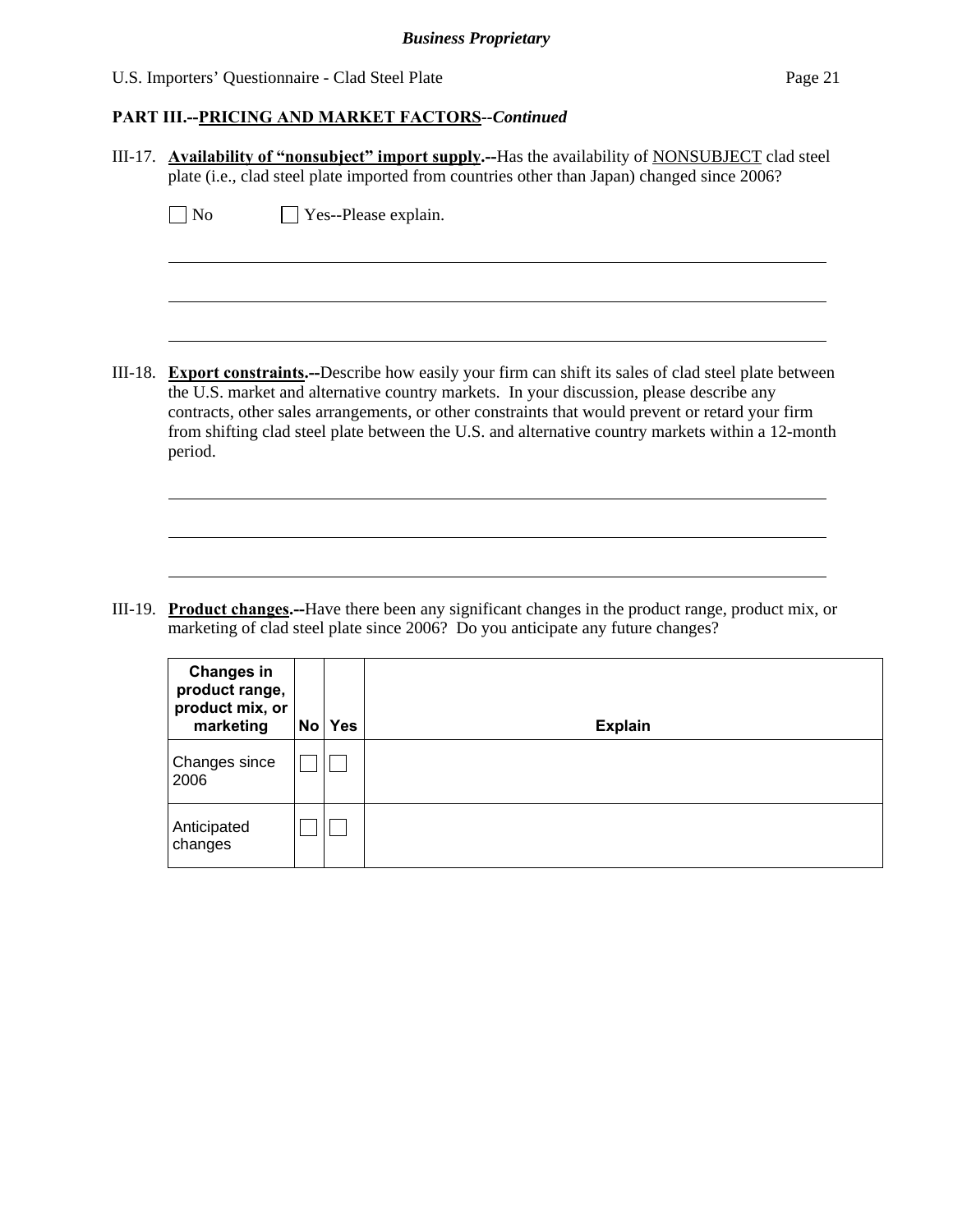III-20. **Demand trends.--**Indicate how demand within the United States and outside of the United States (if known) for clad steel plate has changed since January 1, 2006, and how you anticipate demand will change in the future. Describe the principal factors that have affected, and that you anticipate will affect, these changes in demand.

| <b>Market</b>                                 | <b>Increase</b>           | No<br>change | <b>Decrease</b> | <b>Fluctuate</b> | <b>Factors</b> |
|-----------------------------------------------|---------------------------|--------------|-----------------|------------------|----------------|
| Demand since 2006                             |                           |              |                 |                  |                |
| Within<br>the United<br><b>States</b>         |                           |              |                 |                  |                |
| <b>Outside</b><br>the United<br><b>States</b> |                           |              |                 |                  |                |
|                                               | Anticipated future demand |              |                 |                  |                |
| Within<br>the United<br><b>States</b>         |                           |              |                 |                  |                |
| <b>Outside</b><br>the United<br><b>States</b> |                           |              |                 |                  |                |

#### III-21. **Conditions of competition.--**

l

 $\overline{a}$ 

(a) Is the clad steel plate market subject to business cycles or conditions of competition (including seasonal business) distinctive to clad steel plate?

| $\Box$ Yes--Please describe and then answer part (b).<br>$\Box$ No (skip to question III-22.) |  |
|-----------------------------------------------------------------------------------------------|--|
|-----------------------------------------------------------------------------------------------|--|

 (b) If yes, have there been any changes in the business cycles or conditions of competition for clad steel plate since January 1, 2006?

No **Yes--Please describe.**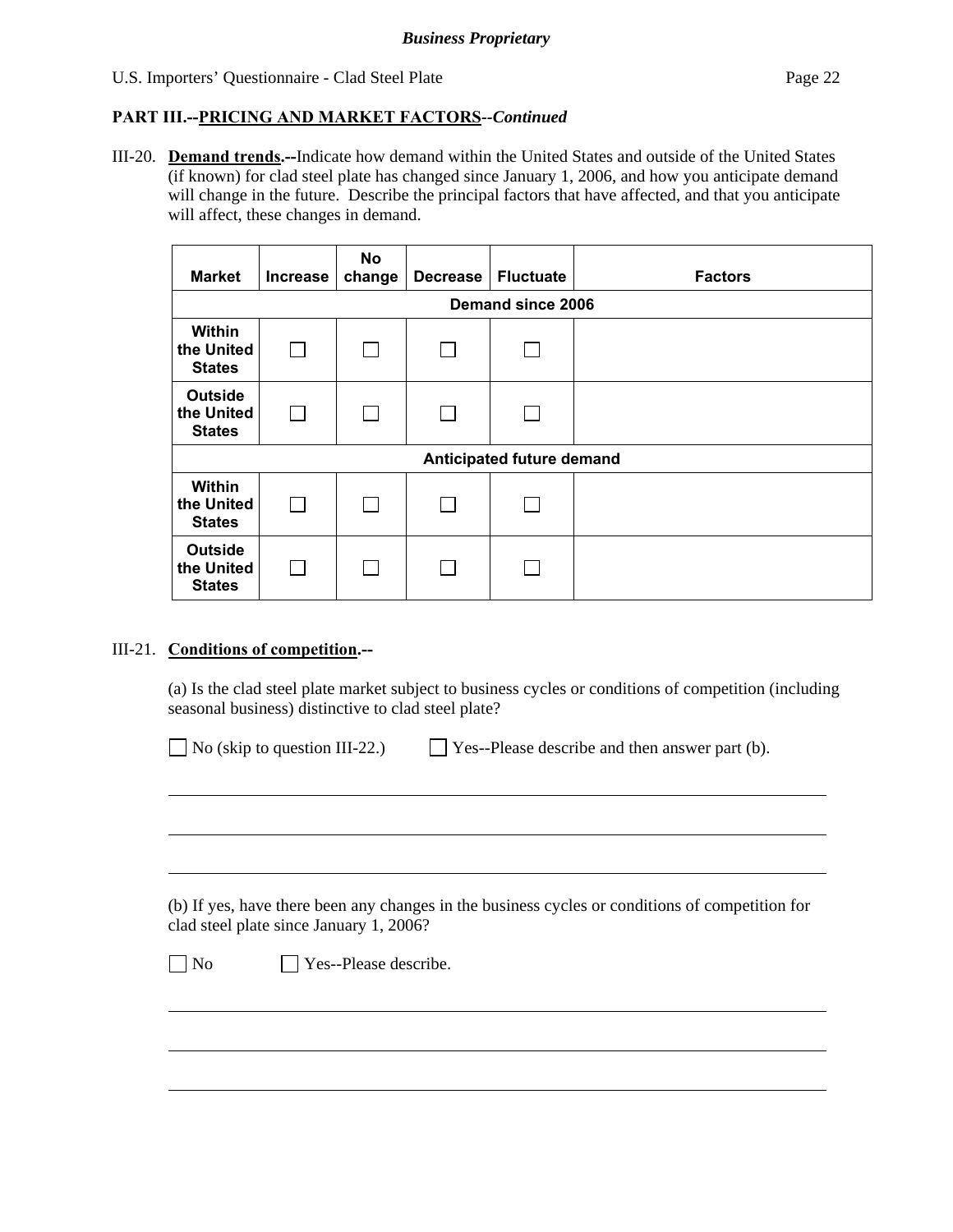l

#### **PART III.--PRICING AND MARKET FACTORS***--Continued*

III-22. **Price comparisons.--**Please compare market prices of clad steel plate in U.S. and non-U.S. markets. Provide information as to time periods and regions for any price comparisons.

- III-23. **Market studies.--**Please provide as a separate attachment to this request any studies, surveys, etc. that you are aware of that quantify and/or otherwise discuss clad steel plate supply (including production capacity and capacity utilization) and demand in (1) the United States, (2) each of the other major producing/consuming countries, including Japan, and (3) the world as a whole. Of particular interest is such data from 2006 to the present and forecasts for the future.
- III-24. **Interchangeability by country-pair.--**Is clad steel plate produced in the United States and in other countries interchangeable (i.e., can they physically be used in the same applications)?

Please indicate A, F, S, N, or 0 in the table below:

- A = the products from a specified country-pair are *always* interchangeable
- $F =$  the products are *frequently* interchangeable
- S = the products are *sometimes* interchangeable
- $N =$  the products are *never* interchangeable
- $0 = no$  *familiarity* with products from a specified country-pair

| Country-pair                                                                                                                                                          | Japan | Other countries |  |  |  |
|-----------------------------------------------------------------------------------------------------------------------------------------------------------------------|-------|-----------------|--|--|--|
| <b>United States</b>                                                                                                                                                  |       |                 |  |  |  |
| Japan                                                                                                                                                                 |       |                 |  |  |  |
| For any country-pair producing clad steel plate that is sometimes or never interchangeable,<br>please explain the factors that limit or preclude interchangeable use: |       |                 |  |  |  |
|                                                                                                                                                                       |       |                 |  |  |  |